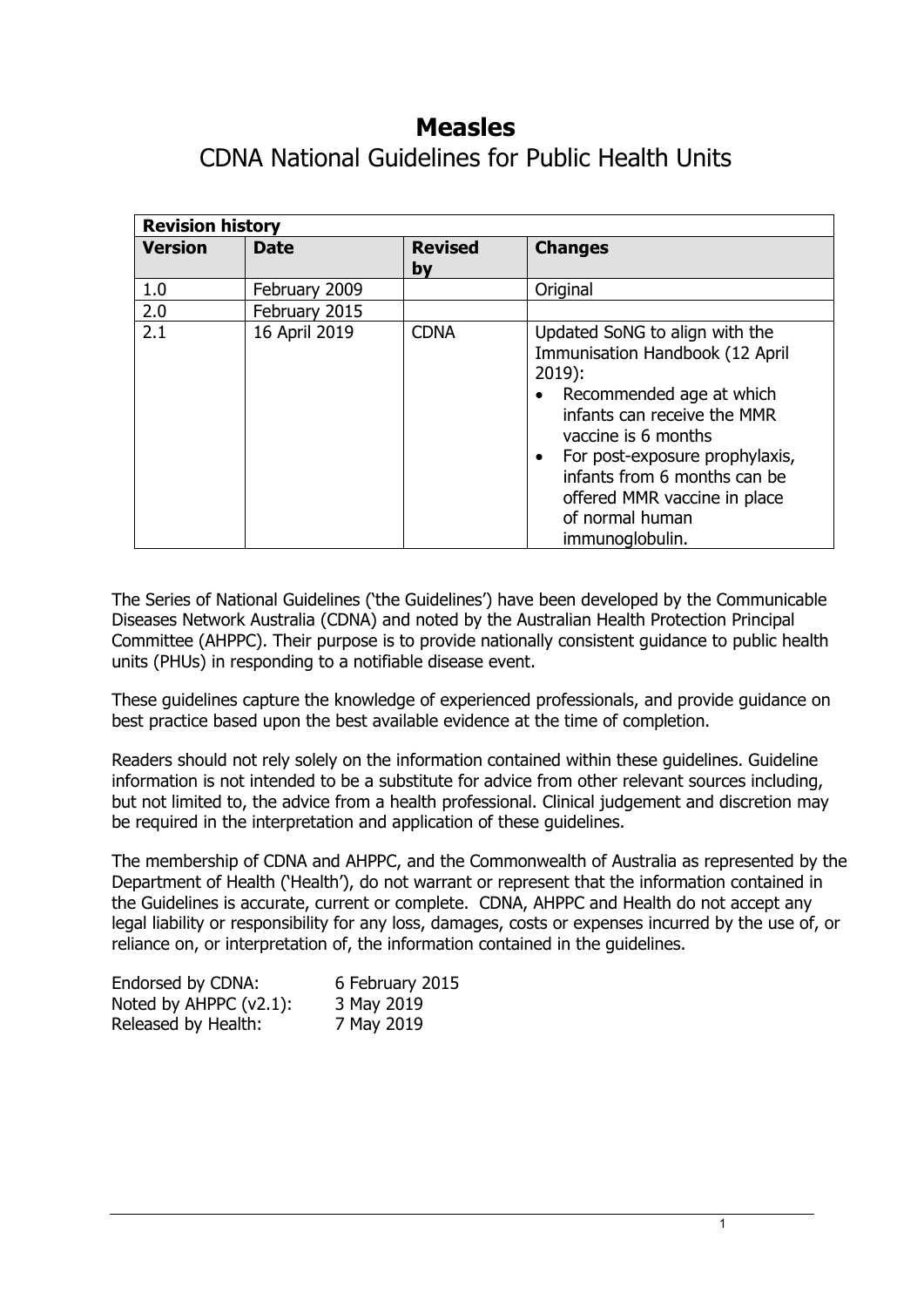# **Measles**

CDNA National Guidelines for Public Health Units

# **1. Summary**

**Public health priority**

Urgent

## **Case management**

- Laboratory confirmation should be sought in all suspected cases. Appropriate specimens for genotyping should be collected from at least one case in each chain of measles transmission and all sporadic cases where possible.
- Cases, including suspected cases under investigation, should stay home (unless isolated in hospital) and should not attend school, early childhood education and care services or work from onset of symptoms to 4 days after onset of rash. Cases should avoid contact with susceptible persons, especially children <1 year old and immunocompromised persons.
- The source of each confirmed measles case should be determined as: imported, importrelated or unknown.(1) A thorough epidemiological investigation should be conducted to limit the number of cases with unknown source.

## **Contact management**

- Individuals who are not immunocompromised with 2 documented doses of MMR OR documented evidence of measles infection OR born prior to 1966 are considered immune.
- Individuals born during or after 1966 with <2 doses of MMR and who have no documented history of measles infection or serological markers of immunity are considered non-immune, i.e. susceptible.
- Recommend either immunisation or normal human immunoglobulin (NHIG) to defined contacts where indicated.
- Exclude susceptible contacts from school, early childhood education and care services, healthcare settings, and other settings with high risk contacts.
- Ask contacts to be alert for signs and symptoms of measles and advise those who develop symptoms to telephone ahead before seeking medical review so as to avoid infecting others.
- Ask hospital Emergency Departments (EDs), medical practitioners, school principals and early childhood education and care services directors to report new suspected cases promptly to the local public health unit.

# **2. The disease**

## **Infectious agent**

The measles virus, a member of the genus Morbillivirus (a paramyxovirus).

## **Reservoir**

**Humans** 

## **Mode of transmission**

Measles is transmitted by airborne droplets and direct contact with discharges from respiratory mucous membranes of infected persons and less commonly by articles freshly soiled with nose and throat secretions.(2) It is one of the most highly communicable infectious diseases. Measles virus has a short survival time (less than 2 hours) in the air or on objects and surfaces and is inactivated rapidly in the presence of sunlight, heat and extremes of pH.(3)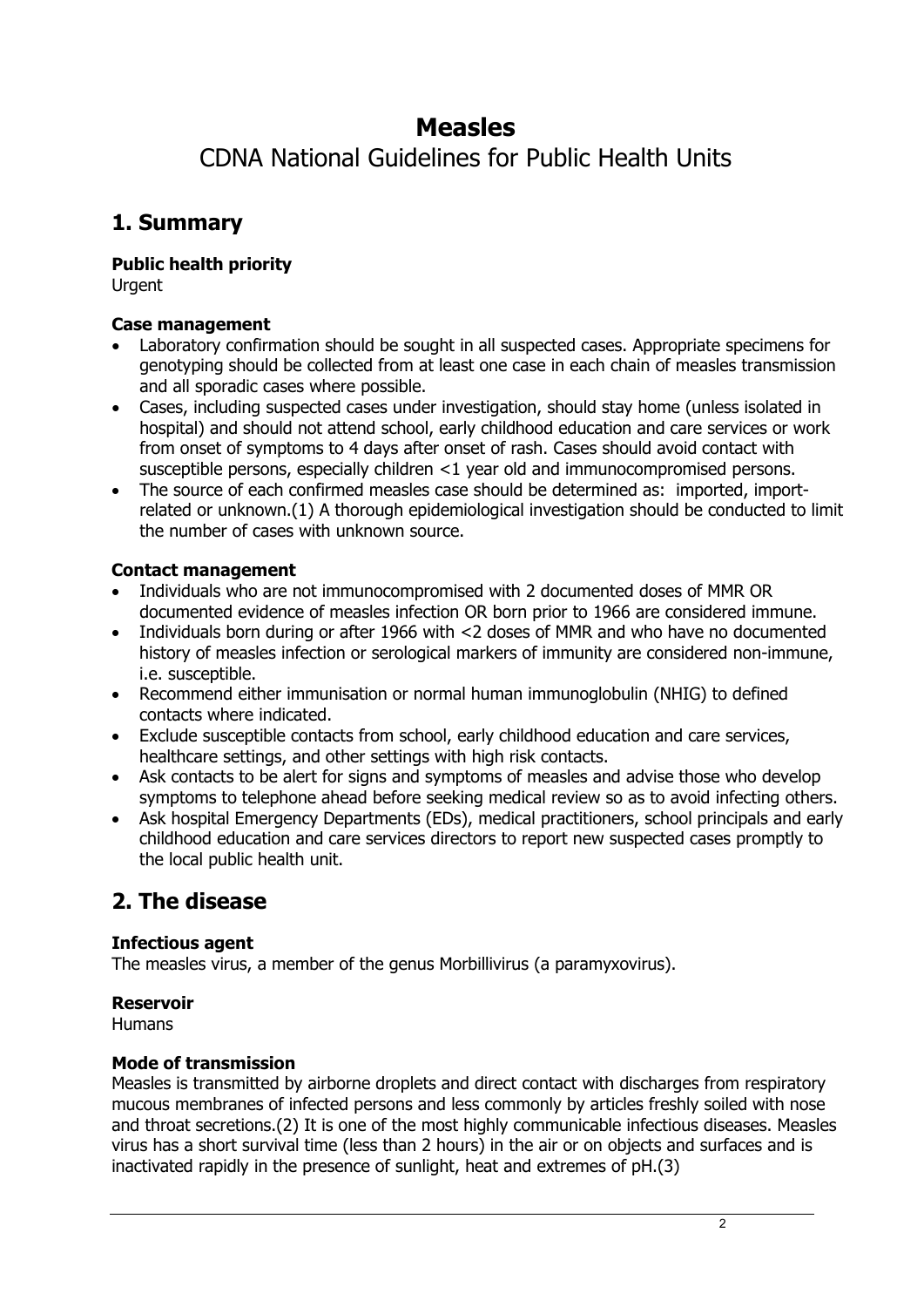## **Incubation period**

The incubation period is variable, averaging about 10 days (range from 7 to 18 days, occasionally longer) to the onset of fever and about 14 days to the onset of the rash. This period can be longer if immunoglobulin is given early in the incubation period.(2)

#### **Infectious period**

Cases are considered to be infectious from 24 hours prior to onset of prodromal symptoms until 4 days after the onset of rash. Where the prodrome is undefined, the onset of the infectious period should be considered to be 4 days before the onset of the rash.

#### **Clinical presentation and outcome**

The disease is characterised by a prodrome that usually lasts 2 to 4 days and includes fever, followed by conjunctivitis, coryza and cough. Koplik spots may be present briefly on the buccal mucosa. A characteristic maculopapular (non-itchy) rash appears about 2 to 7 days after the onset of the prodrome, begins on the face or upper neck, spreads to become generalised, and typically lasts 4 to 7 days. Cases are usually very unwell and miserable; other symptoms can include anorexia, diarrhoea (especially in infants) and generalised lymphadenopathy.(3) People who have received one or two doses of measles vaccine may develop attenuated infection with mild symptoms.

Common complications of measles include middle ear infection and viral or bacterial bronchopneumonia. Acute encephalitis occurs rarely and subacute sclerosing panencephalitis is a very rare delayed complication, occurring in about 1 per 100,000 cases.(5)

#### **Persons at increased risk of disease**

Unvaccinated or under-vaccinated people (i.e. those who have not had two doses of measles containing vaccine) are at increased risk of measles.

Those at risk of more severe disease include(3):

- Immunocompromised people, especially those with T-cell deficiencies such as certain leukaemias, lymphomas and acquired immunodeficiency syndrome (AIDS), in whom measles can be severe, atypical (e.g. without rash) and prolonged, with virus shedding for several weeks after the acute illness
- Malnourished children, particularly those with vitamin A deficiency
- Children younger than 5 years and adults 20 years of age and older, in whom complications of measles are more common
- Pregnant women in whom infection is associated with increased risk of premature labour, spontaneous abortion and low birth weight infants. Birth defects have not conclusively been associated with measles virus infection.

## **Disease occurrence and public health significance**

Endemic transmission of measles ceased in Australia by the late 1990s as a result of the introduction of a two-dose vaccination schedule and by improved vaccination coverage. In 2014 the WHO verified that Australia had achieved 'measles elimination' status, defined as the absence of endemic transmission in a defined geographical area for  $\geq 12$ months.(1) Although measles is no longer endemic here, Australia continues to have imported cases in overseas visitors and returning residents, with the potential for limited transmission and small to moderate-sized outbreaks. Geographic areas and population sub-groups with low vaccination coverage are more susceptible to prolonged outbreaks and every attempt should be made to provide all children with two doses of measles-containing vaccine. Other than unvaccinated children, adults born during or after 1966 are at most risk due to less frequent exposure to wild-type virus and lower vaccination coverage.(4)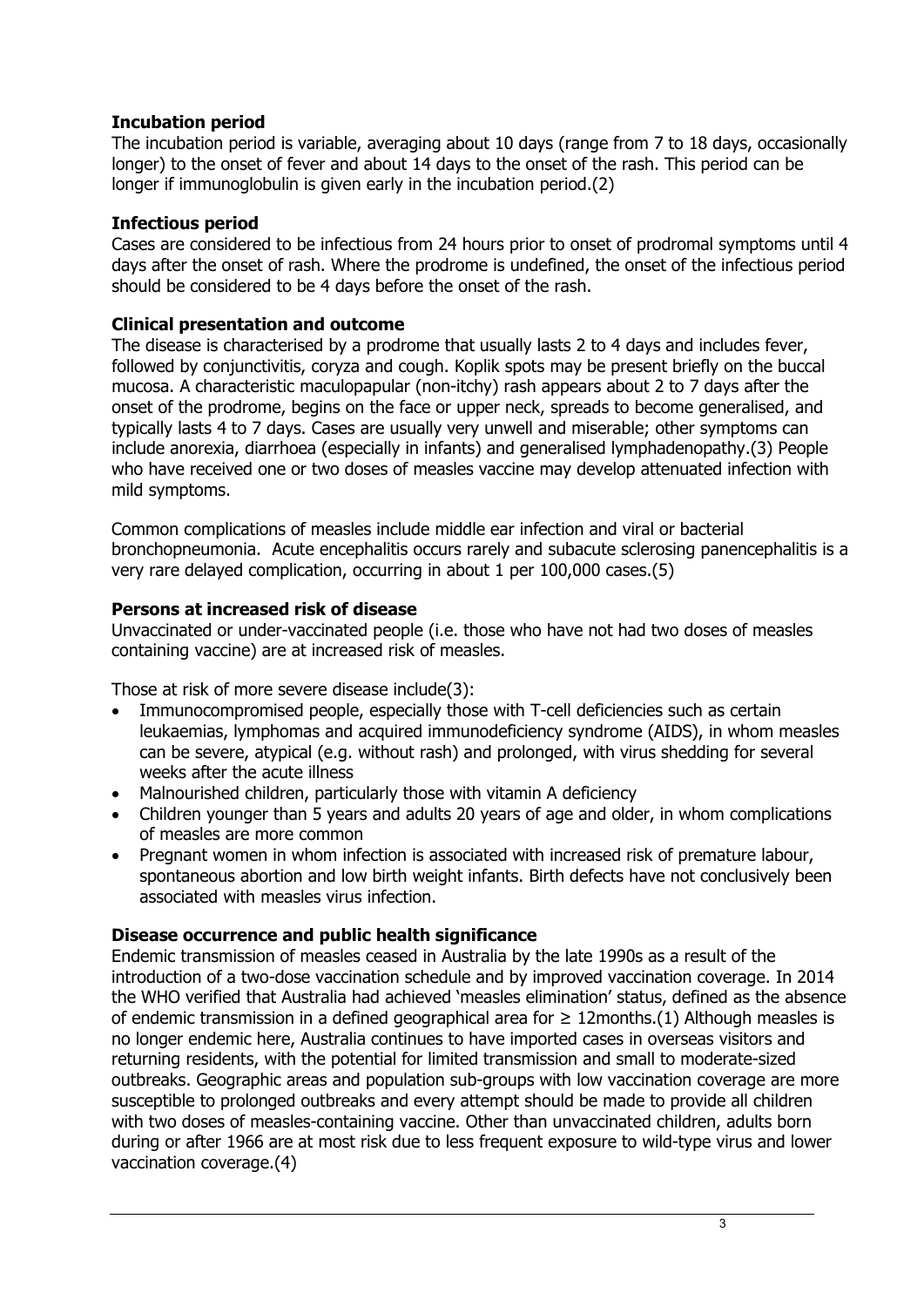# **3. Routine prevention activities**

## **Vaccination**

Maintaining high rates of immunity to measles throughout the population is the mainstay of measles elimination in Australia. Measles vaccine, as MMR and MMRV, is currently recommended for all children at ages 12 and 18 months of age, respectively, as part of the National Immunisation Program schedule.(5)

For persons born during or after 1966 who do not have documented immunity, two doses of measles-containing vaccine, given at least 4 weeks apart, are recommended. For those known to have received only one dose previously, a second dose is recommended.

Health facilities should ensure that healthcare workers and administrative staff are fully vaccinated or immune to measles, particularly those working with high risk persons such as children <1 year; pregnant and immunocompromised persons; and in high exposure risk areas such as emergency departments.

Immunisation recommendations for early childhood education and care service workers and overseas travellers should be promoted.

## **Outbreak control**

Control of measles relies on early diagnosis and notification of cases, prompt isolation of infectious cases, and timely and effective identification of contacts, with provision of advice and post-exposure prophylaxis and/or quarantine, as appropriate. In defined groups of susceptible people, where exposure has occurred but it is too late or not feasible to identify individuals for whom post-exposure prophylaxis may prevent infection, widespread vaccination is sometimes indicated to minimise ongoing transmission within the group.

# **4. Surveillance objectives**

- To rapidly identify cases and their contacts in order to prevent further spread
- To determine the source of each confirmed measles case
- To monitor the epidemiology of measles in Australia in order to inform public health strategies and assess interventions
- To maintain a surveillance system that is sufficiently sensitive to detect sporadic cases
- To confirm measles elimination is sustained in Australia and to contribute to regional measles elimination goals
- To assist in identifying at risk groups and areas of under-immunisation.

## **5. Data management**

- Probable and confirmed cases (see case definitions) should be entered onto the notifiable diseases database within 1 working day following notification.
- Enter viral genotype (where determined) on notifiable diseases database within 3 working days of receipt of results.
- In order to verify elimination status, information on suspected cases subsequently shown not to have measles (discarded cases) should be retained for national monitoring purposes, in accordance with jurisdictional protocols and data systems.
- If overseas acquired, enter place of acquisition (where determined) on notifiable diseases database in accordance with jurisdictional protocols and data systems.
- Assign each case in a chain of transmission of two or more epidemiologically linked cases a unique outbreak reference identification number that links all cases in the cluster and enter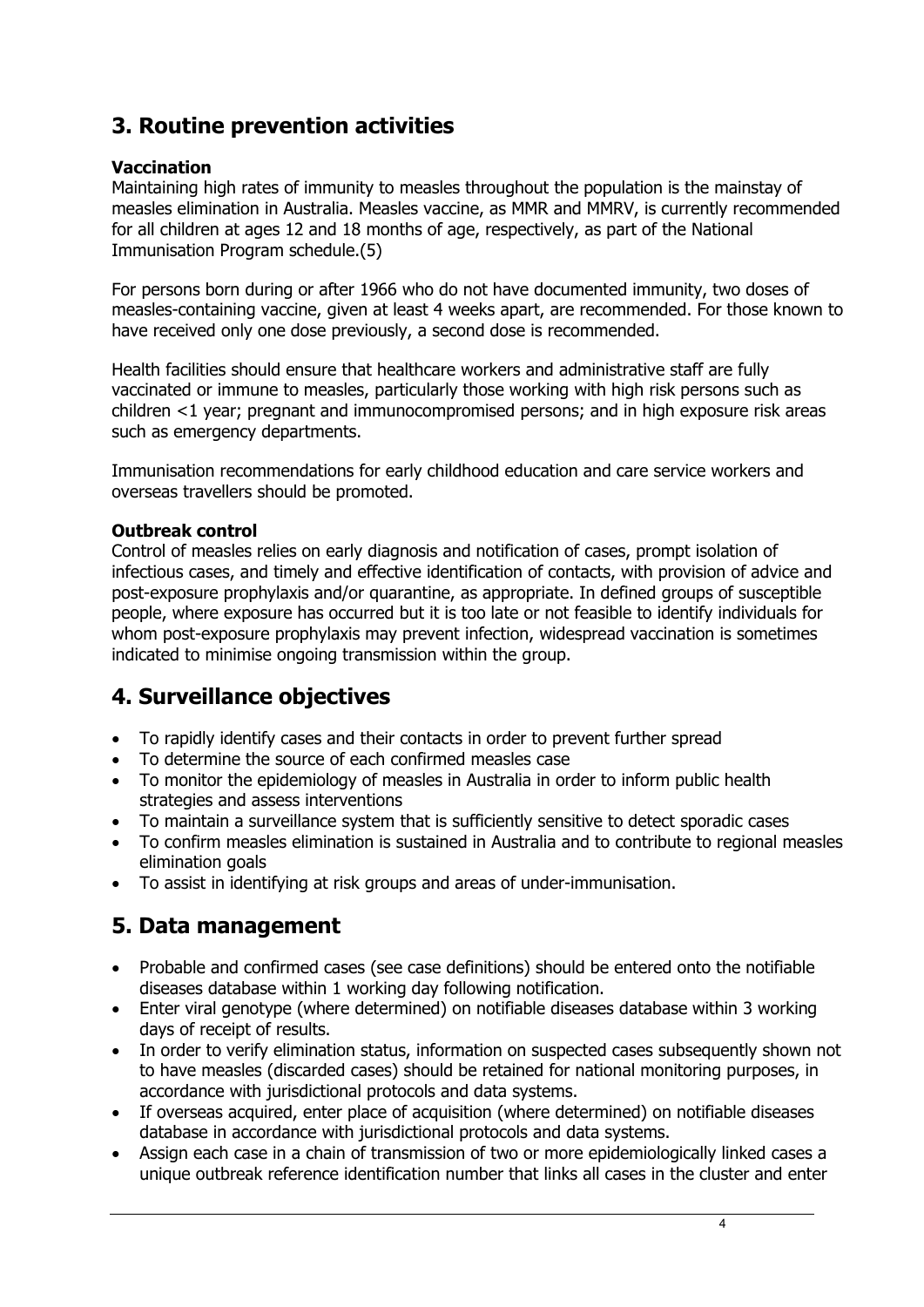this on the notifiable diseases database in accordance with jurisdictional protocols and data systems.

# **6. Communications**

As soon as is practicable and ideally within 1 working day following notification:

- For new cases, notify the State/Territory Communicable Diseases Branch (CDB) of the case's age, sex, date of onset, vaccination history, laboratory result status, occupation, travel history, likely source of infection, high risk settings where people were exposed and public health action taken.
- Notify each new case in an ongoing outbreak to the CDB, to provide regular updates on progress to identify when further escalation is warranted, and to confirm when any outbreak is deemed to be over.
- The State/Territory CDB should report summary details of cases and outbreaks to CDNA during regular teleconferences. For outbreaks or cases with the potential to involve multiple jurisdictions, the State/Territory CDB should notify the relevant jurisdictional members either directly or via the CDNA secretariat, as appropriate.
- Where there are cases or contacts who are overseas, the State/Territory CDB should notify the Commonwealth Department of Health's National Incident Room (via 'Health Ops'), to inform the relevant Health Departments as appropriate.

# **7. Case definition**

The case definition (2004) is under review. The case definition is primarily intended to inform surveillance activities. This intention should be considered when it is used for operational matters.

[Case definitions](http://www.health.gov.au/casedefinitions) can be found on the Department of Health's website.

The current measles case definition is:

## **Reporting**

Both **confirmed cases** and **probable cases** should be notified.

## **Confirmed case**

A confirmed case requires either: 1. **laboratory definitive evidence** OR 2. **clinical evidence** AND **epidemiological evidence.**

## **Laboratory definitive evidence**

At least one of the following: 1. Isolation of measles virus OR 2. Detection of measles virus by nucleic acid testing OR 3. Detection of measles virus antigen OR 4. IgG seroconversion or a significant increase in antibody level or a fourfold or greater rise in

titre to measles virus EXCEPT if the case has received a measles-containing vaccine eight days to eight weeks before testing. (NOTE: paired sera must be tested in parallel). OR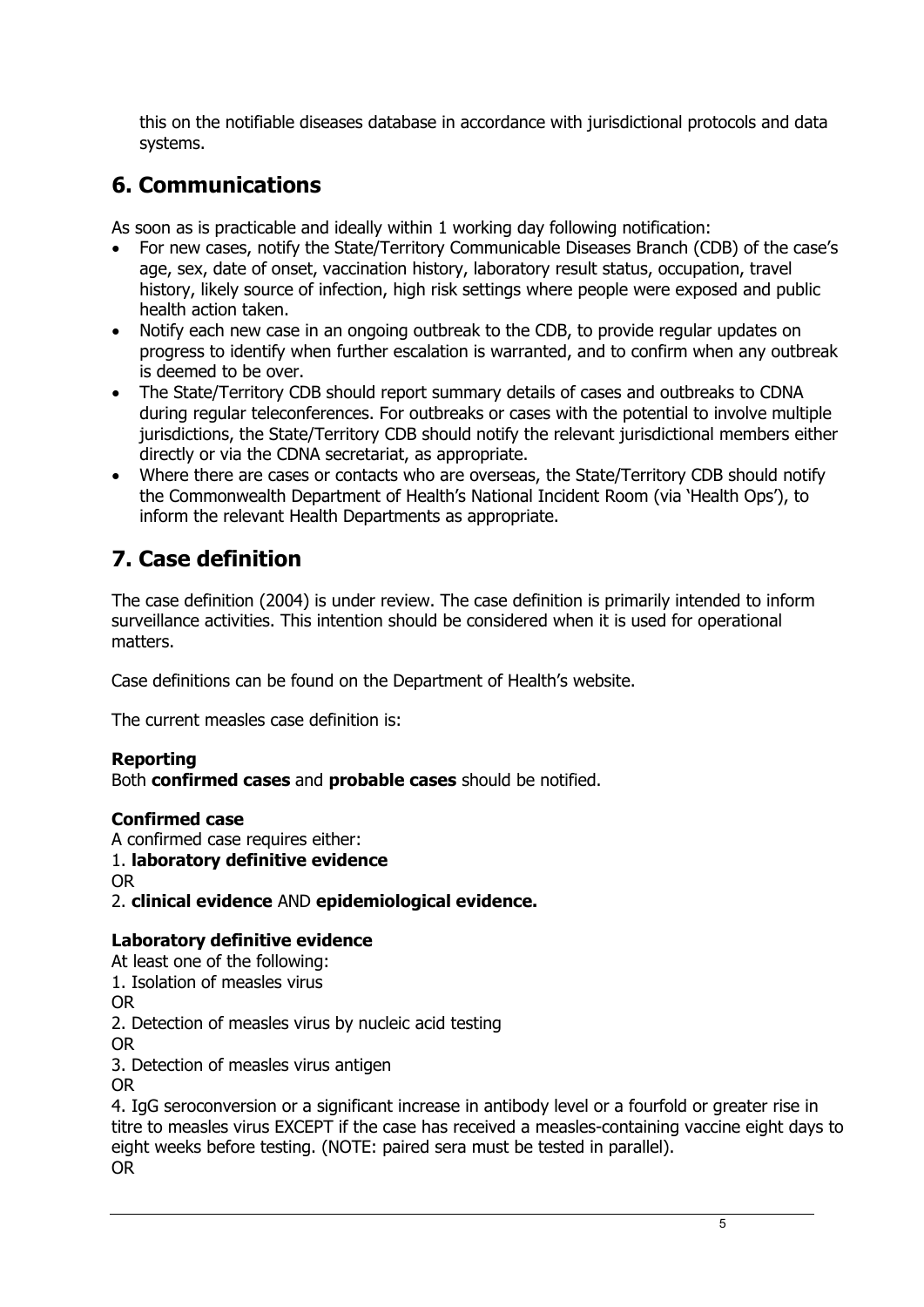5. Detection of measles virus-specific IgM antibody confirmed in an approved reference laboratory EXCEPT if the case has received a measles-containing vaccine eight days to eight weeks before testing.

## **Clinical evidence**

An illness characterised by all of the following:

1. A generalised maculopapular rash lasting three or more days AND

2. Fever (at least 38°C if measured) at the time of rash onset AND

3. Cough OR coryza OR conjunctivitis OR Koplik spots.

## **Epidemiological evidence**

An epidemiological link is established when there is:

1. Contact between two people involving a plausible mode of transmission at a time when:

a. one of them is likely to be infectious (approximately five days before to four days after rash onset)

AND

b. the other has an illness that starts within seven to 18 (usually 10) days after this contact AND

2. At least one case in the chain of epidemiologically linked cases (which may involve many cases) is laboratory confirmed.

## **Probable case**

A probable case requires **Laboratory suggestive evidence** AND **clinical evidence.**

#### **Laboratory suggestive evidence**

Detection of measles specific IgM antibody other than by an approved reference laboratory EXCEPT if the case has received a measles-containing vaccine eight days to eight weeks before testing.

#### **Clinical evidence**

As with confirmed case.

## **8. Laboratory testing**

Definitive laboratory evidence should be sought for all suspected measles cases. The results should be interpreted in the context of the clinical and epidemiological findings, and vaccination history. Depending on the context, tests for other clinically plausible infectious causes of fever/rash illnesses (such as rubella, roseola, dengue fever and other arboviral infections, scarlet fever, human parvovirus (B19) infection, enterovirus, adenovirus, HIV, Kawasaki disease) should usually be undertaken at the same time as measles tests when investigating suspected cases. If measles is the working diagnosis, make arrangements wherever possible for diagnostic specimens to be collected from suspected cases isolated at home, rather than having them visit a clinic or specimen collection centre where there is a risk of transmission to others.

## **Testing guidelines**

The Public Health Laboratory Network (PHLN) provides information on the laboratory diagnoses of [measles.](http://www.health.gov.au/internet/main/publishing.nsf/Content/cda-phlncd-measles.htm) This is available at:

http://www.health.gov.au/internet/main/publishing.nsf/Content/cda-phlncd-measles.htm

The recommended laboratory tests for measles diagnosis and their timelines are outlined in Table 1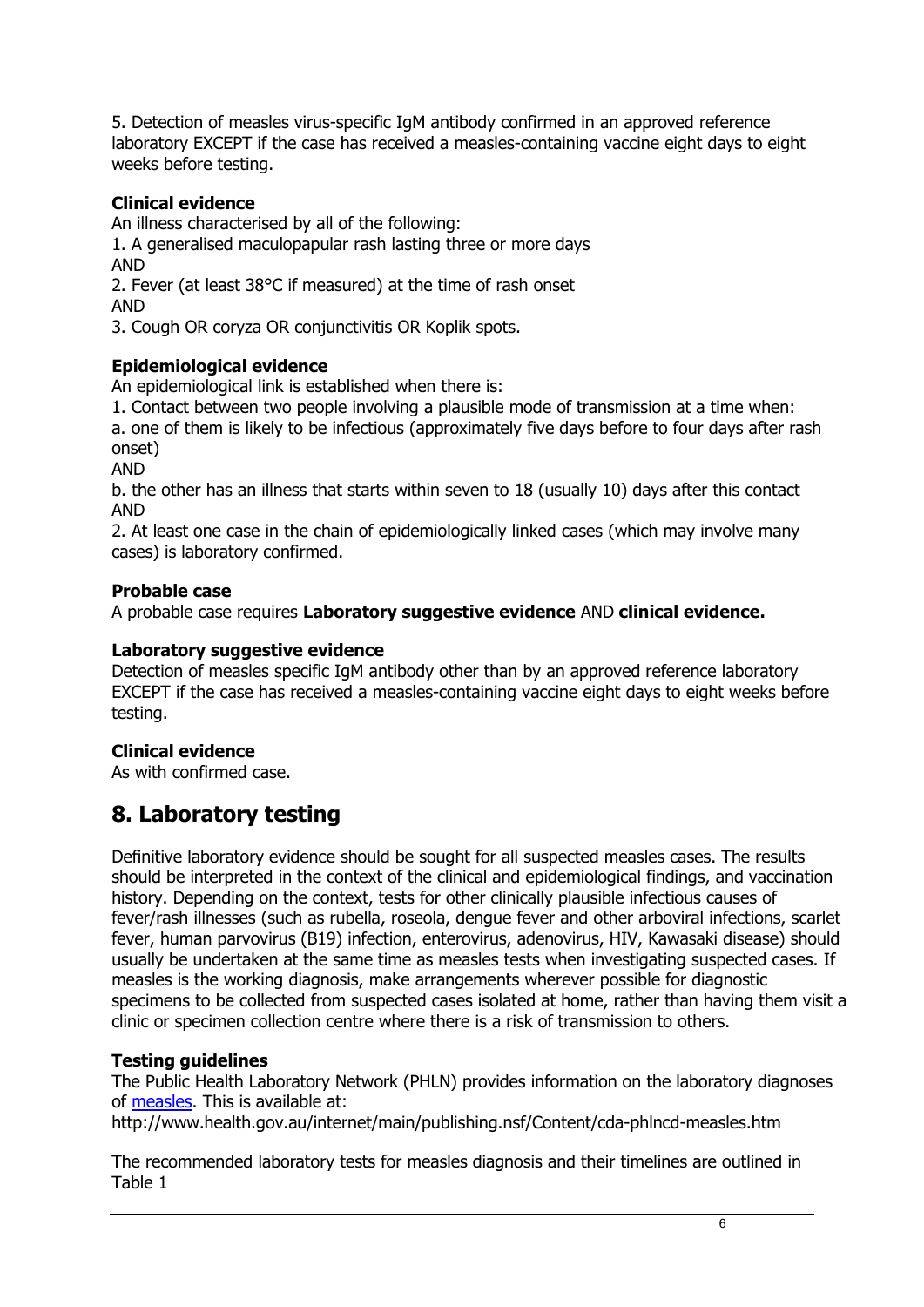| <b>Time from onset</b> | <b>Recommended specimen</b>          | <b>Recommended laboratory</b> |
|------------------------|--------------------------------------|-------------------------------|
| of rash                | collection                           | test                          |
| $<$ 1 week             | Nasopharyngeal aspirate or throat    | NAT, culture                  |
|                        | swab, and first catch urine          |                               |
|                        | 5 ml tube of clotted blood           | measles serology              |
| 1-3 weeks              | Nasopharyngeal or throat aspirate or | <b>NAT</b>                    |
|                        | swab, and first catch urine          |                               |
|                        | 5 ml tube of clotted blood           | measles serology              |
| >3 weeks               | 5 ml tube of clotted blood           | measles serology              |

Table 1. Recommended laboratory tests for measles diagnosis based on symptom onset

Laboratory confirmation is not necessary for cases which meet the clinical case definition and have a clear epidemiological link to a laboratory-confirmed case, but may still be sought.

Routine serology for asymptomatic contacts is not usually recommended. However, there are limited circumstances where it may be appropriate to test exposed contacts to determine if they are immune, such as healthcare workers for whom it is too late for post-exposure prophylaxis to be effective, and who need to be excluded from patient-care duties unless they have demonstrable immunity to measles, and pregnant women for whom normal human immunoglobulin (NHIG) may be recommended if susceptible.

## **Measles Nucleic Acid Testing**

- Laboratory confirmation by nucleic acid testing (NAT) or virus isolation is preferred for all sporadic cases and at least one case in each chain of measles transmission.
- Respiratory specimens, first catch urine (collected up to 3 weeks after onset of the rash) or EDTA blood or sera collected early in the illness, should be referred to an approved reference laboratory for measles NAT on an urgent basis in sporadic suspected cases, and in at least one case in every chain of transmission.
- The PHU should facilitate communication with and between the clinicians and laboratories involved concerning collection of suitable specimens and referral and transport arrangements. Where appropriate, and in consultation with the patient's doctor, arrange for a home visiting pathology service to expedite specimen collection for suspected cases.
- Nasopharyngeal aspirates or nasopharyngeal swabs are the preferred samples for NAT. Throat swabs or nasal washes are also suitable. A dry sterile swab of the nasal passage combined with a similar swab from the back of the throat is the recommended specimen for detection of viral nucleic acid by NAT testing. Swabs should be flocked, cotton, rayon or dacron-tipped, plastic-coated or aluminium shafted swabs. They should preferably be placed into viral transport medium, and stored and transported at 4°C.
- First catch urine samples should be stored and transported at 4°C.
- EDTA blood for NAT should be stored and transported at room temperature.

## **Measles serology**

- A 5 mL tube of clotted blood is the preferred specimen for serological testing.
- An IgM response will be present in approximately 75% of measles cases 3 days after rash onset, rising to approach 100% after 7 days. A measles IgG antibody test should be performed together with the IgM assay to aid interpretation.
- Measles-specific IgM is a sensitive and specific marker of recent measles infection, but can also be detected for 1 to 2 months following immunisation.
- There is poor negative predictive value of an IgM result early in the illness. A negative result does not rule out a diagnosis of measles if the sample was taken earlier than 72 hours after onset of the rash. When no measles IgM or IgG antibody is detected in a sample collected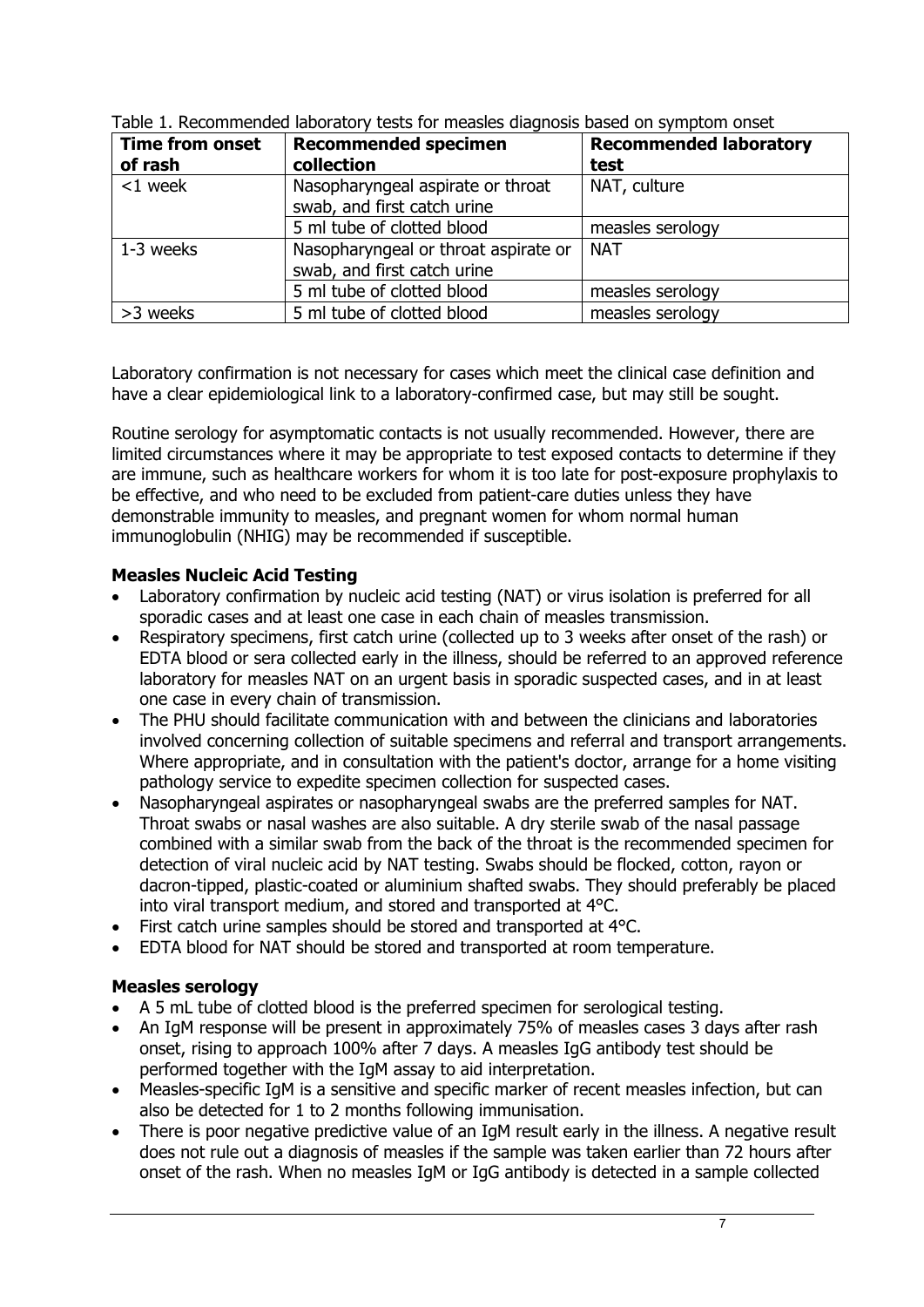from a suspected case of measles within 3 days of rash onset, repeat testing is recommended after 7 days.

- Where there is a suspected false negative or false positive IgM result, NAT testing is recommended. Repeating the IgM and/or testing for measles-specific IgG seroconversion by EIA on paired sera collected 10-14 days apart may also be helpful.
- Note that persons with waning or partial immunity—for instance, those who may have received only one dose of measles-containing vaccine in the past—may experience an attenuated measles infection with a milder clinical course than is normally seen, and serology may be misleading, with false negative IgM and positive IgG. It is important that public health management of such cases is based on the likelihood of infection, and that they have nasopharyngeal swabs, EDTA blood specimens and/or urine specimens submitted for NAT testing.

## **Measles culture**

- Measles virus may be identified by cell culture from blood, throat swab, nasopharyngeal aspirate, or conjunctival swab, if taken within 5 days of the onset of the rash, and from urine for up to 10 days after the onset of rash.
- Nasopharyngeal aspirates or swabs are the preferred sample for antigen detection by culture. Throat swabs are also suitable for culture. The swabs should be placed immediately after collection into viral transport medium, and all these samples should be transported at 4°C.

## **Measles immunofluorescence**

- Antigen testing by immunofluorescence may also be performed on respiratory or urine samples collected during the prodrome or in the first few days after rash onset, however sensitivity and specificity are poor compared to other diagnostic methods.
- Nasopharyngeal aspirates or swabs are the preferred sample for antigen detection by immunofluorescence.
- Throat swabs may not be sufficiently sensitive for immunofluorescence.

## **Measles genotyping**

- It is important that NAT or immunofluorescence positive material or a viral isolate from all sporadic cases (including those that cannot be clearly linked to another case during an outbreak) and at least one case from any documented chain of transmission should be sent for measles virus genotyping. This assists in confirming the source of measles importation and confirms that endemic transmission has not been re-established in Australia.
- Where a state/territory does not have the facility for WHO-accredited measles virus genotyping, samples may be sent to Victorian Infectious Diseases Reference Laboratory (VIDRL).
- Genotyping data from VIDRL, FSS (Qld) and SA Path are loaded directly onto the Measles Nucleotide Surveillance (MeaNS) database for the WHO Measles Laboratory Network. MeaNS is web accessible and searchable. Genotyping data are used in the ongoing verification of measles elimination within Australia.

## **The effect of recent vaccination**

- Vaccine-induced "measles" is a modified form of measles that may occur 5-12 days after measles vaccination. It is not transmissible and should NOT be classified as measles.
- In contacts who are given post-exposure MMR vaccination, a fever/rash illness could represent a real infection following from the initial exposure, or a post-vaccination infection. NAT/culture testing and virus genotyping should be carried out to resolve the cause of the apparent infection, as the genotype for the vaccine strain is distinct from wild virus strain. NAT detection may be possible for some time after the rash disappears.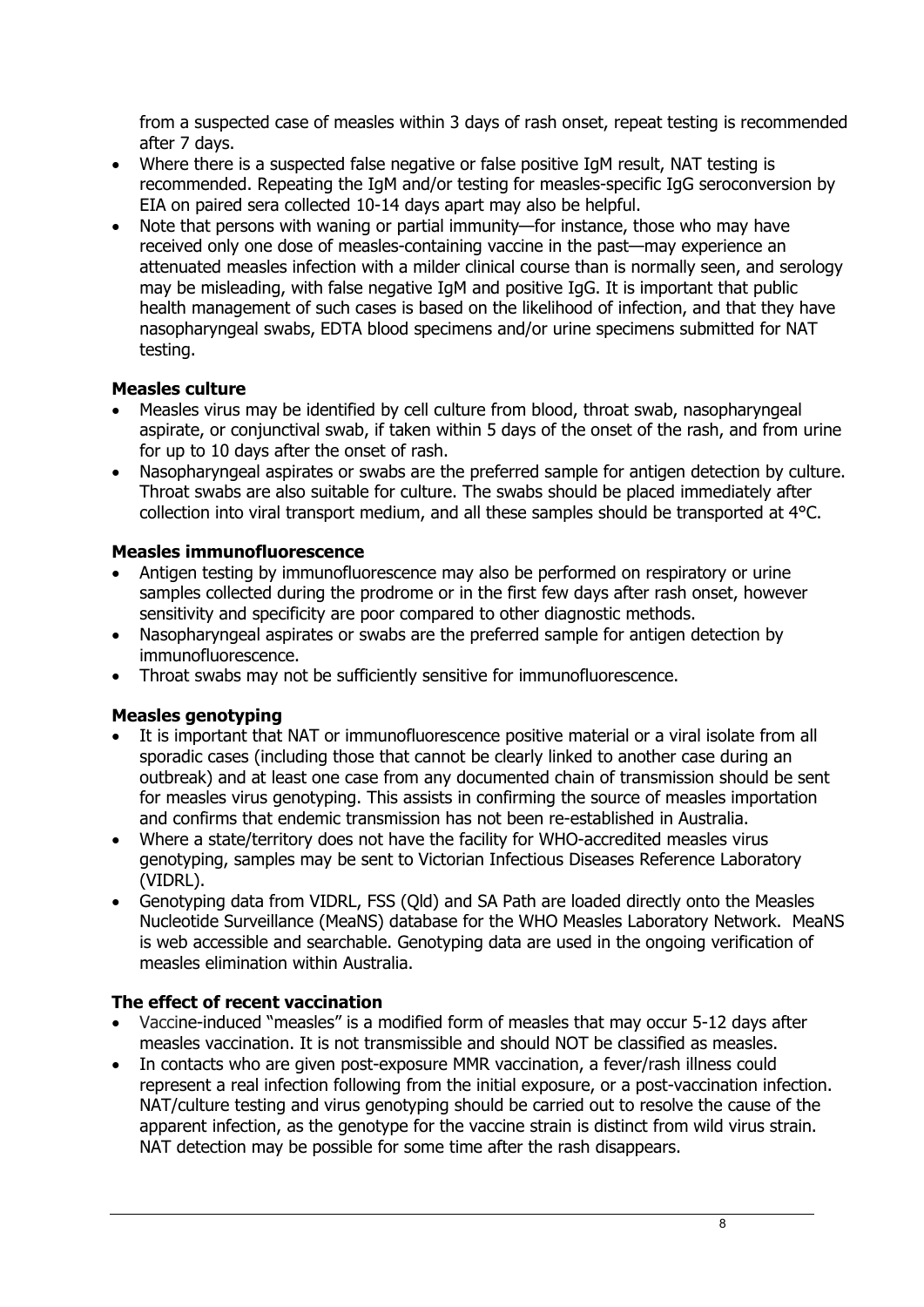- Where measles vaccination has been given in the 3 weeks prior to illness onset and wild-type virus was not detected, or unable to be detected, a case may be considered confirmed based on a considered review of clinical features and epidemiological and laboratory evidence.
- Serology is of no use in diagnosis of suspected measles in persons who received a measlescontaining vaccine 8 days to 8 weeks before testing.

## **9. Case management**

#### **Response times**

On the same day of notification of a suspected, probable or confirmed case, begin follow-up investigation using the Measles Investigation Form.

#### **Response procedure**

#### Case investigation

The response to a notification will normally be carried out in collaboration with the treating doctor. If possible, inform the treating doctor that you will be contacting the patient or their carer(s). However, where this cannot happen in a timely fashion, follow-up should proceed.

Regardless of who does the follow-up, PHU staff should ensure that action has been taken to:

- Interview the case or relevant caregiver, wherever possible. Suspected cases should usually be managed as though they are confirmed cases while awaiting laboratory results. Confirm the onset date and symptoms of the illness.
- Where the case is a resident of another jurisdiction in Australia, cross-border notification procedures should be followed, and coordination of public health follow-up, including interviewing the case, made between the involved jurisdictions.
- Review vaccination status of the case, including the dates of vaccination.
- Confirm results of relevant pathology tests, or that appropriate tests have been ordered and specimen referral and testing is proceeding as a matter of priority. Where results are required urgently to determine the public health response, arrange for the laboratory to phone the appropriate public health officer, and/or follow-up actively with the laboratory.
- Identify the likely exposure window and infectious period.
- Identify the likely source—for instance, check travel history (overseas or interstate) or contact with a confirmed case during the case's infectious period or recent contact with persons with fever/rash illness consistent with measles.
- Determine carefully a chronological history of potentially exposed contact persons to the extent possible, as well as places visited while the case was likely to have been infectious. This may include a wide range of locations, such as child-care centres, schools, work-places, public transport, shops, cinemas, medical clinics, hospital EDs and pathology collection centres.
- Review case management, including appropriate isolation and infection control if admitted to a hospital.

#### Exposure Investigation

PHUs should thoroughly investigate possible exposures while interviewing the case to determine whether infection was acquired overseas, or linked in some way to a known imported or locally acquired case.

#### Case treatment

Supportive only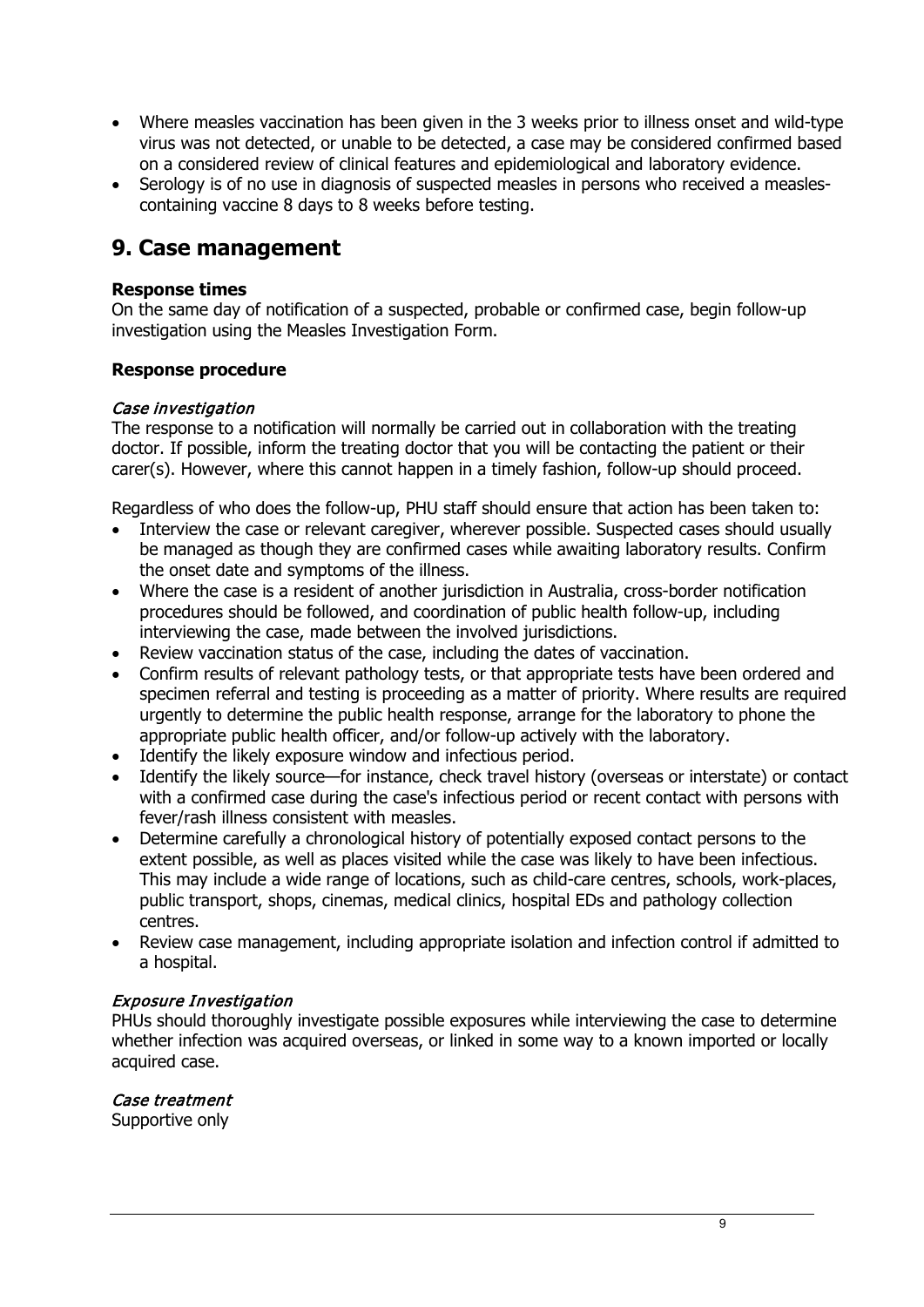## Education

The case or relevant caregiver should be informed and given written advice about the nature of the infection including the mode of transmission and the infectious period, with dates specific to the patient. A fact sheet is useful for this purpose (see Appendix 3).

## Isolation and restriction

- Exclude suspected, probable and confirmed cases from work, school, early childhood education and care services.
- Advise them to stay in isolation, and specifically advise against interaction with susceptible people, until 4 days after the onset of the rash. When a case is isolated at home, visitors should be discouraged while the case is infectious.
- Consider making a daily phone call to monitor compliance with isolation, and to encourage seeking medical attention, at home, if clinically indicated.
- Suspected cases seen in general practice or hospital emergency departments should be identified at the reception or triage desk, be fitted with a mask and immediately diverted away from waiting areas to a separate room (when in a hospital setting preferably with negative pressure ventilation) where they can be assessed by staff using airborne precautions.(6)
- Hospitalised measles cases should be kept in respiratory isolation (and preferably in a negative pressure room) until 4 days after the onset of the rash. If a negative pressure room is not available, the case should be in single room with the door closed. Only healthcare workers who have documented immunity should care for these patients. Airborne precautions should be maintained within the patient's room(6) and the patient should use a mask when being transported.
- Suspected cases should be managed as though they are probable or confirmed cases whilst awaiting laboratory results.

## Active case-finding

The occurrence of a measles case may require the following response:

- Alert local doctors, emergency departments and laboratories in the area(s) where the measles case may have acquired or spread the infection, to the possibility of further cases. Encourage doctors, hospitals and laboratories to notify suspected and confirmed cases to the PHU promptly.
- Consider the need for a media alert to assist in case-finding. This decision will depend on factors such as the travel history of a single case and any evidence of spread, and should be decided in consultation with the State/Territory CDB.

# **10. Environmental evaluation**

None routinely required

## **11. Contact management**

## **Identification of contacts**

The objective of contact tracing is to identify all potential contacts and then to target those at particular risk of disease for intervention. Identifying contacts of measles cases is required to determine who has been potentially exposed to an infectious case, to assess their susceptibility to infection and to provide advice and implement post-exposure prophylaxis, where appropriate.

## **Contact definition**

Since measles is primarily transmitted by air-borne means, a contact is defined as anyone who has or may have shared the same air-space (enclosed area) for any length of time with an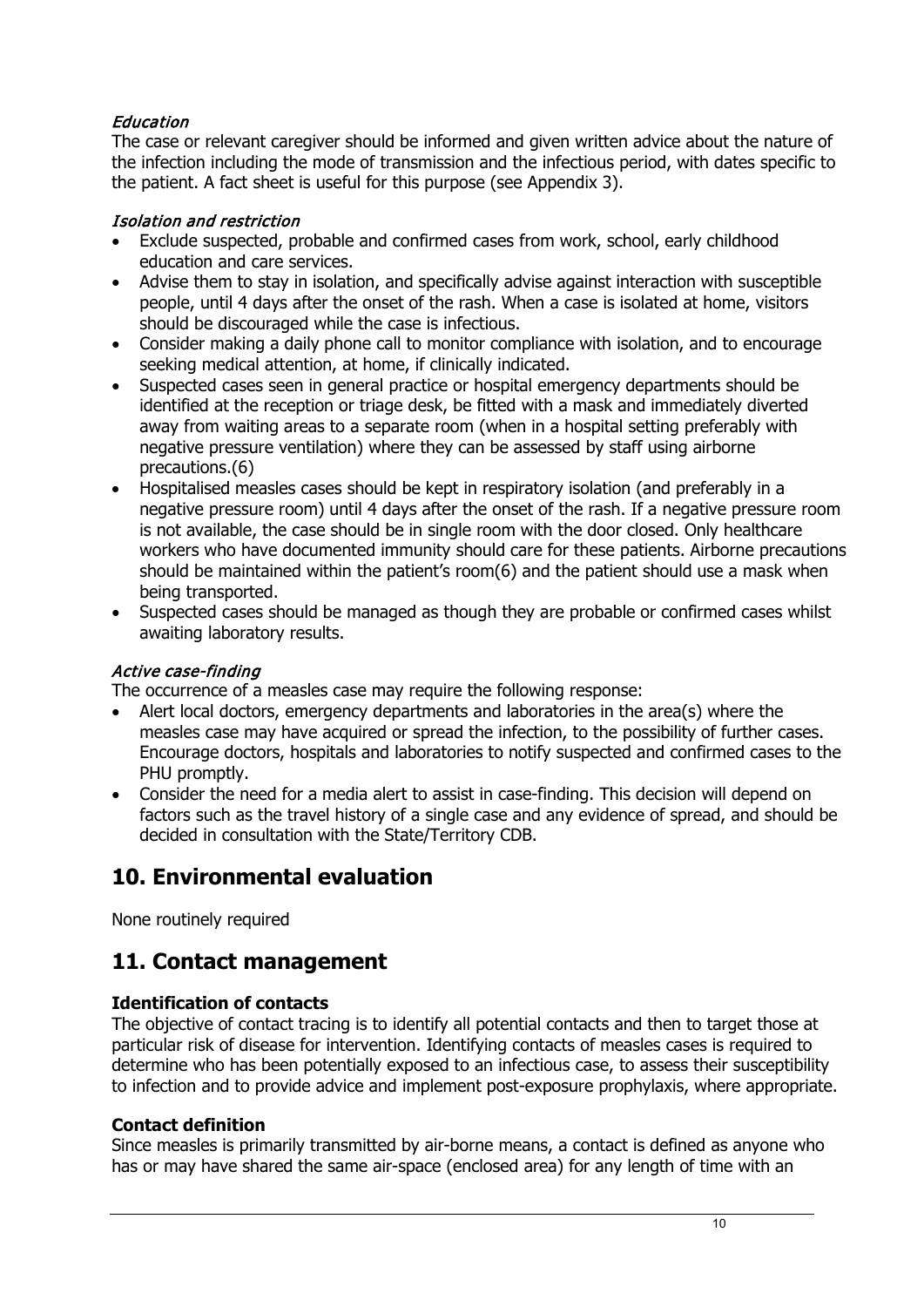infectious case. Contact tracing should aim to identify those most susceptible to measles or at greater risk from infection, including infants, immunocompromised people and pregnant women.

In general, contacts may be prioritised in the following order, recognising that it may not be feasible for the PHU to identify and arrange post-exposure prophylaxis for all susceptible contacts, given the constraints of time, resources and logistics:

- The household, and other settings where people share communal facilities (for example, in a hospital, boarding school or military barracks)
- Early childhood education and care services, school or other educational settings where people share a classroom with the case
- People who shared a waiting area at the same time as the case (for example, patients in a healthcare facility's waiting room and any people accompanying these patients) and people who used the waiting area or who were seen in the same consulting room for up to 30 minutes after the case left. The latter period is based on the recognition that normal room ventilation systems ensure that levels of airborne viruses and virus survival diminish rapidly.
- Work settings where work colleagues have shared the same work area or communal facilities at the same time as a case.

The following settings will generally not require individual contact tracing, and group level communication or a media release may be sufficient:

- Others who attend or work in the same educational institution as the case, and may have spent time in the vicinity of the case, but do not share a classroom (for example, use of common facilities such as a lecture theatre block at a high school or college)
- Passengers on an aeroplane (see Section 12, Special Situations)
- Others who may have been present in the general area where the case was known to be (for example, cinemas, shopping centres, airport transit lounges, trains and restaurants)

Contacts are considered susceptible to measles if they cannot provide evidence of immunity to measles. A person can be considered to have acceptable evidence of immunity to measles if they meet one of the following criteria, noting that more stringent levels of evidence should be obtained for contacts at higher risk of disease or severity:

- Persons born before 1966 (unless serological evidence is already available and indicates otherwise)
- Persons born during or since 1966 who have documented evidence (including GP confirmation, ACIR or personal record) of receiving 2 doses of a measles-containing vaccine, with both doses given at  $\geq 12$  months of age and at least 4 weeks apart (unless serological evidence indicates otherwise)
- Documented evidence of immunity (i.e. a detectable measles-specific IgG)
- Documented laboratory definitive evidence of prior measles.

## **Post-exposure prophylaxis**

Refer to tables 2 and 3 for detailed guidelines for measles post-exposure prophylaxis.

Consideration should be given to providing susceptible contacts with either MMR vaccine or in some circumstances normal human globulin (NHIG), according to the following criteria and using Tables 2 and 3:

- Time elapsed since exposure to an infectious case where there has been ongoing exposure (such as with household contacts) the time since exposure should be calculated from the first contact during the infectious period
- Age
- Previous MMR vaccination history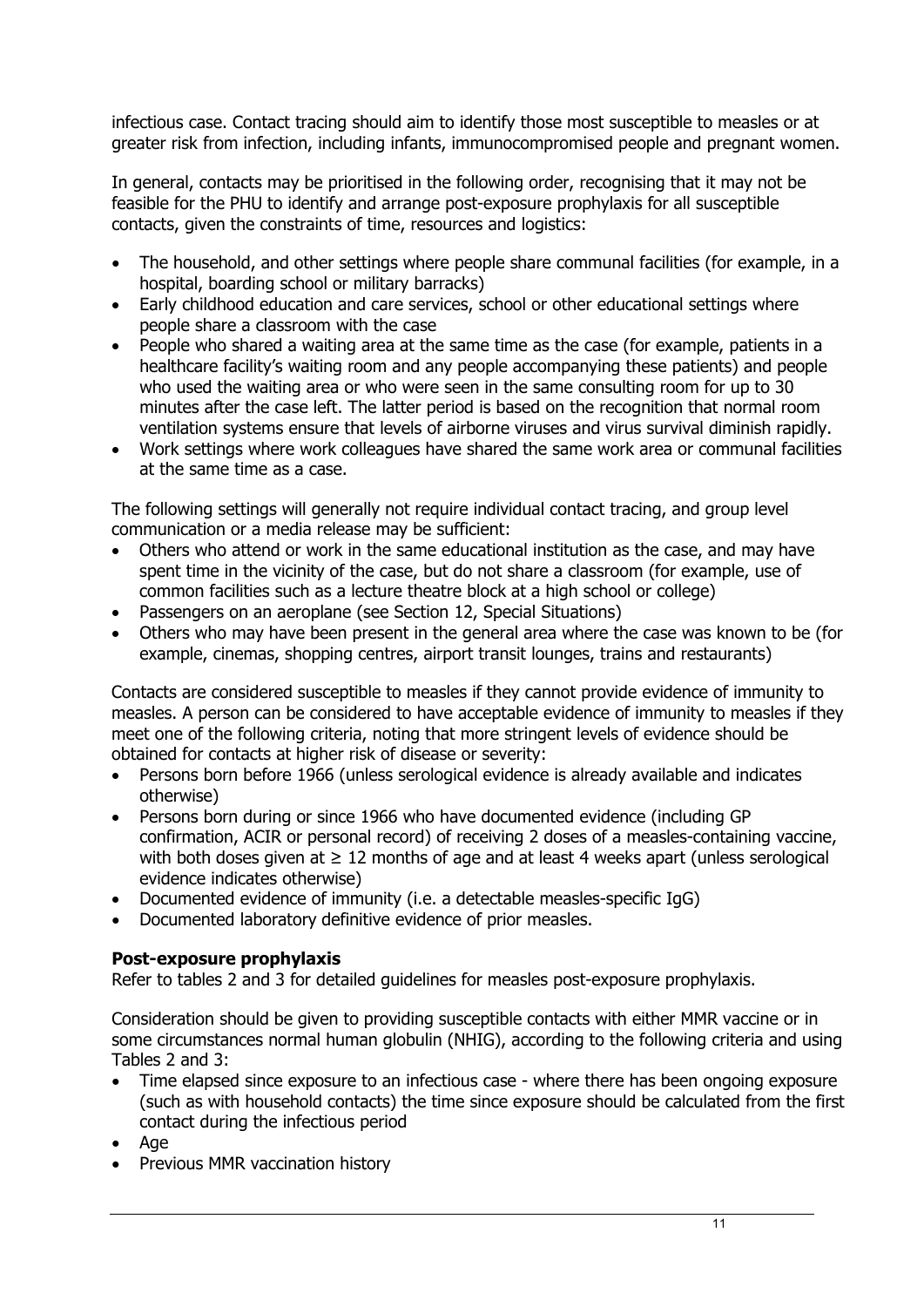- For infants from birth to 5 months, their mother's history of measles infection or MMR vaccination before current pregnancy
- Immune competence.

In general it is not feasible to perform timely serology in contacts to determine immunity, as resulting delays in providing post-exposure prophylaxis increase the likelihood of treatment failure. It is safe to give MMR (or NHIG, as indicated) to individuals who are already immune. For infants <6 months of age (and exposed pregnant women) it may be possible to check maternal IgG levels in stored serum from recent antenatal testing, or collect a further specimen if time allows.

In settings with large numbers of individuals with uncertain vaccination histories and immunity (e.g. in high schools, adult workplaces) it is reasonable to recommend prompt MMR vaccination, even if it is >72 hours after the exposure. In these circumstances, further cases of measles may occur (as someone may already be incubating the disease), but the liberal use of MMR should reduce the likelihood of ongoing transmission of the measles virus within these groups.

MMR is recommended as the first dose of measles-containing vaccine in children under 4 years of age, due to an increased risk of fever and related adverse events when MMRV is given as the first dose.(5)

MMRV can be used for the second dose of measles-containing vaccine in children aged between 12 months and under 4 years of age, and as the first or second dose in children aged between 4 years and under 14 years of age. MMR—and not MMRV—should be used in persons aged 14 years or above.(5)

Broad use of NHIG, such as in large numbers of healthy adults who have had casual contact (e.g. in a medical waiting room or normal workplace) between 72 hours and 6 days previously, and who are not able to provide evidence of documented past vaccination or immunity, is likely to be impractical and unnecessarily wasteful of NHIG and of staff resources.

NHIG should usually be reserved for contacts at higher risk of disease or severity of disease such as:

- Susceptible household contacts
- Immunocompromised individuals
- Pregnant women who cannot provide evidence of either immunisation or immunity
- Infants too young to be vaccinated and who are not likely to be protected by maternal antibodies (i.e. infants born to susceptible mothers; those aged 6–11 months if not timely for MMR).

NHIG may also be considered for use in school children exposed to a confirmed case, and may be used sparingly in exposed susceptible healthcare workers in situations where their exclusion from the workplace would affect service delivery significantly.

Note: People who receive NHIG for measles post-exposure prophylaxis will not be able to receive an MMR (or varicella)-containing vaccine for at least 5 months (dependent on dose)(5). This may affect immunisation scheduling of children participating in the National Immunisation Program.

People who receive NHIG should be advised that they may still develop measles infection, however, signs, symptoms and time course of illness may be atypical.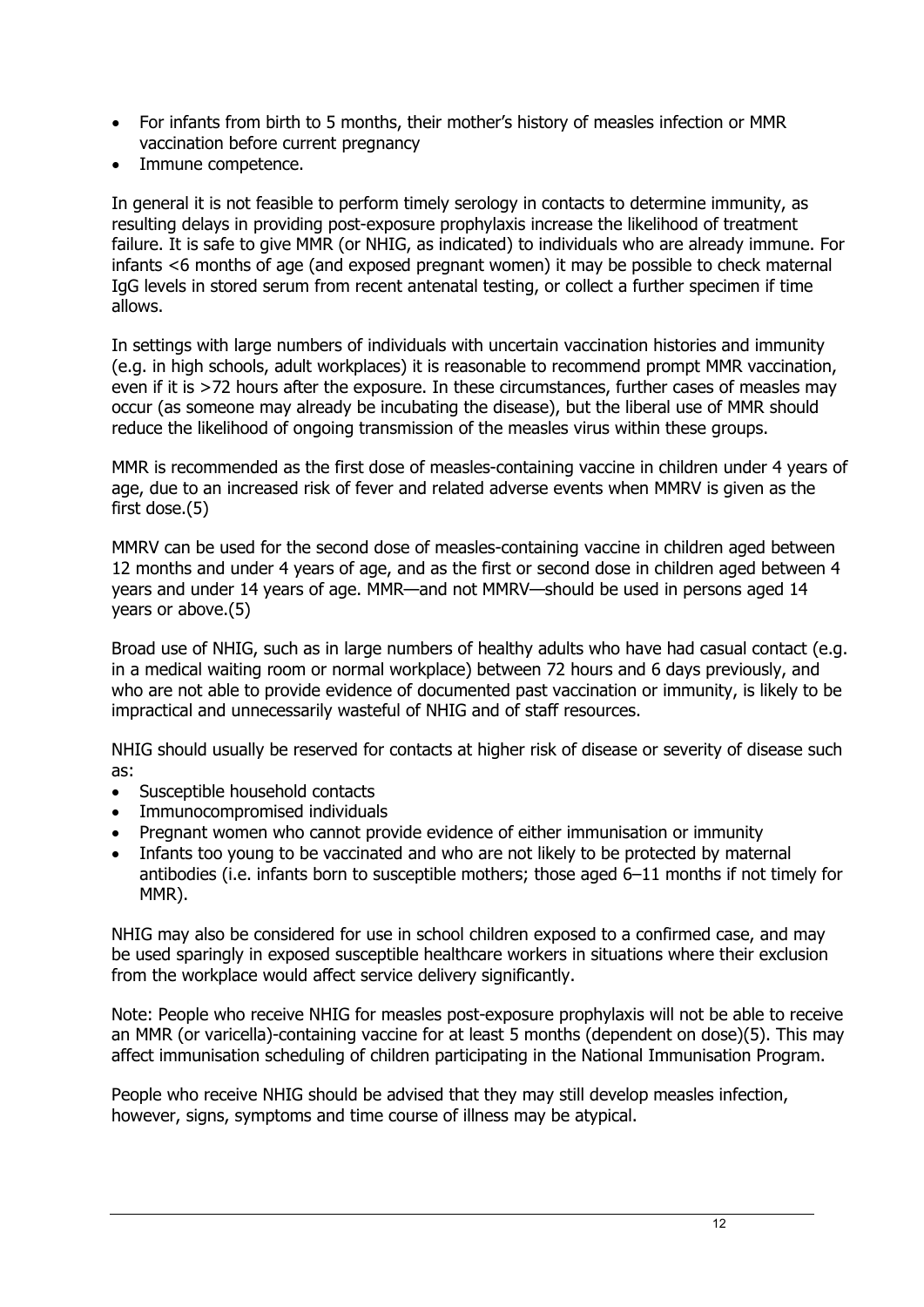## Immunocompromised contacts

The assessment of the severity of immunocompromise is often best determined by consulting with the treating clinician, with guidance from an appropriate senior PHU staff member or director.

MMR is a live vaccine and is contraindicated in 'severely immunocompromised' people as defined in the 10<sup>th</sup> edition of the *Australian Immunisation Handbook*. See 'Vaccination for Special Risk Groups' section 3.3.3 'Use of live viral or live bacterial vaccines in immunocompromised persons'. Section 3.3.3 also includes advice on immunocompromised contacts who are unable to maintain previously acquired antibody levels.

Most contacts who are immunocompromised should be able to maintain adequate antibody from prior measles vaccination or infection. However, because immunocompromised people may have severe disease if they are infected with measles virus, urgent IgG antibody testing should be performed where possible to correctly determine the person's immune status, especially if there is an uncertain history of past immunisation or measles infection. If IgG is detected, they should be regarded as immune. If IgG serology is negative, they should be offered NHIG if they are within 6 days (144 hours) of exposure to the case.

## **Education**

- Advise susceptible contacts (or parents/guardians) of the risk of infection and counsel them to watch for signs or symptoms beginning 7 to 18 days after the first contact with an infectious case (or longer if the contact received NHIG). They should avoid contact with young children (under 12 months or unvaccinated), hospitals, pregnant women and immunocompromised people during this period.
- Advise that if symptoms consistent with measles develop, they should self-isolate and telephone the PHU; and that if they need medical attention they should arrange for a home visit or call ahead before visiting doctors' rooms, hospital EDs or pathology services so as to avoid mixing with other people in waiting rooms.
- A sample script and 'Measles: information for contacts' fact sheet can be found in Appendix 3. Information should be provided to individuals in their own language where available.

## **Isolation and restriction**

- Susceptible contacts in early childhood education and care services and primary schools<sup>[1](#page-12-0)</sup> should be excluded until 14<sup>[2](#page-12-1)</sup> days after the onset of the rash in the last case occurring at the facility or 18 days after the last contact with an infectious case to whom they were exposed outside the facility. However they may return if vaccinated within 3 days (72 hours) of first exposure to an infectious case or if they receive NHIG within 6 days (144 hours) following exposure.
	- $\circ$  If a child or staff member receives MMR more than 72 hours after exposure and hence requires exclusion, if the outbreak is ongoing they may return to the facility if they remain well and more than 18 days have elapsed since their last contact with a case.
	- o Immunocompromised children or staff should be excluded (regardless of their measles vaccination status) until 14 days after the onset of the rash in the last case occurring at the facility. Exclusion is advised for their own safety, even if they receive NHIG.
- Adults in normal work situations or tertiary education facilities who are susceptible contacts do not always need to be excluded from work, education or social settings, depending on an

<span id="page-12-0"></span><sup>&</sup>lt;sup>1</sup> Consider exclusion from secondary schools in accordance with local practices.

<span id="page-12-1"></span><sup>&</sup>lt;sup>2</sup> In a facility with numerous people the exposure opportunities for each individual may be difficult to identify. Using 14 days takes into account the infectious period (at least 4 days of the potential exposure period for a contact) before the rash—a readily identifiable event—is apparent in a case within the facility.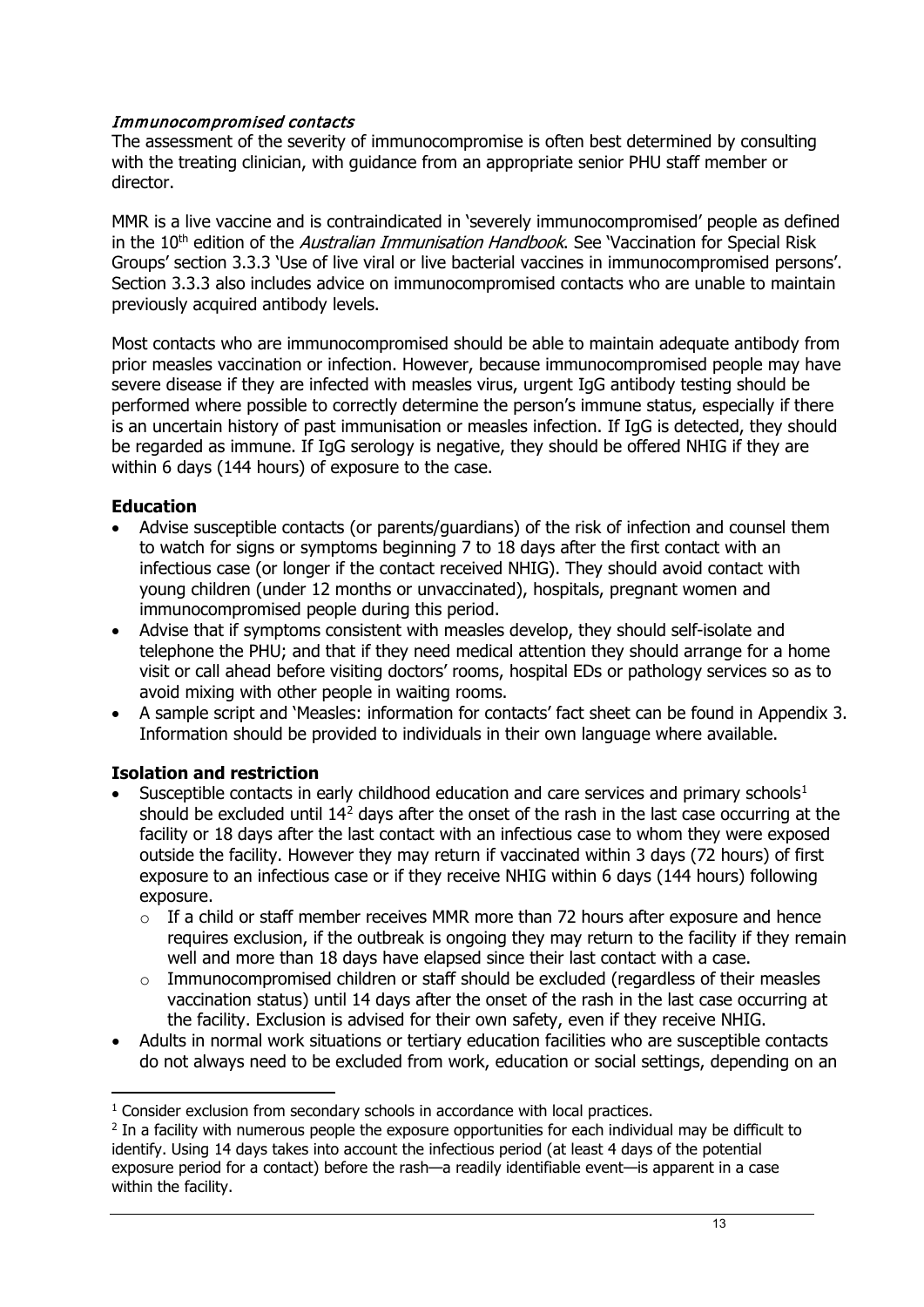assessment of their likelihood of developing measles and the likely consequences of infecting others. However, in these instances, they should be advised to isolate themselves from the time of onset of any prodromal symptoms consistent with measles, and to advise the PHU and seek medical assessment, as described under the Education section above. Exceptions may be necessary, and should be considered on merit in relation to the degree of exposure and the implications should the contact develop measles. For instance, it would be reasonable to exclude an exposed susceptible contact from returning to work in a remote mining community or on an oil rig or a ship for 18 days after last contact with a case of measles.

• Consider making a daily phone call to monitor compliance with quarantine, and to encourage seeking medical attention, at home, if clinically indicated.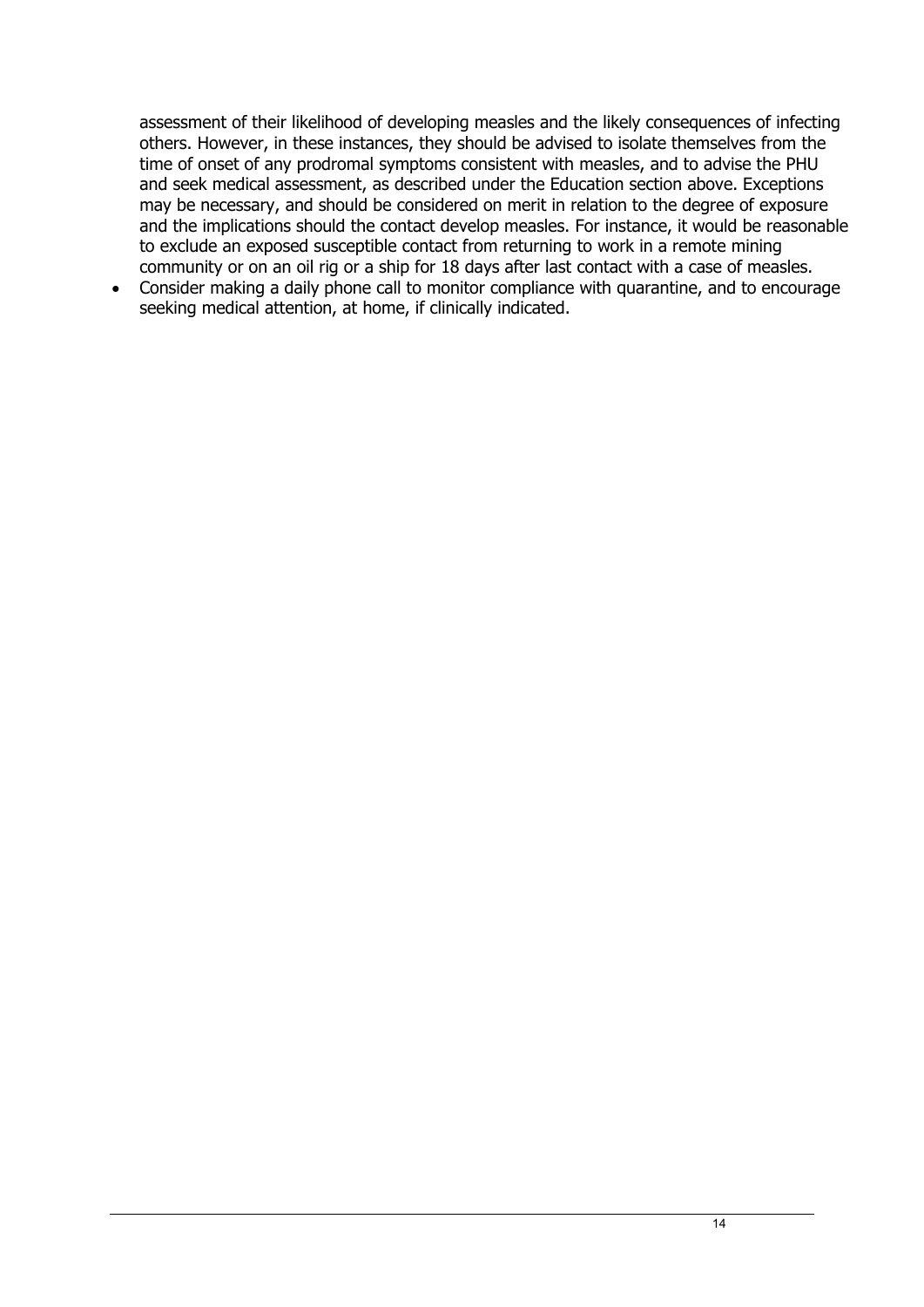| Table 2: Post-exposure guidelines $-$ within 3 days (72 hours) of<br>first exposure to infectious case |                                                                                                                                                                                         |                                                                                                                                                                                             |                                                             |  |  |  |  |
|--------------------------------------------------------------------------------------------------------|-----------------------------------------------------------------------------------------------------------------------------------------------------------------------------------------|---------------------------------------------------------------------------------------------------------------------------------------------------------------------------------------------|-------------------------------------------------------------|--|--|--|--|
|                                                                                                        | <b>MMR vaccination history</b>                                                                                                                                                          |                                                                                                                                                                                             |                                                             |  |  |  |  |
| Age                                                                                                    | <b>0 doses MMR or</b><br>unknown                                                                                                                                                        | 1 dose MMR                                                                                                                                                                                  | 2 doses MMR                                                 |  |  |  |  |
| birth to 5 months                                                                                      | Normal Human<br>Immunoglobulin<br>$0.2$ mL/kg<br>only if mother has had <2<br>doses MMR and no history<br>of past measles infection or<br>negative maternal IgG<br>(otherwise, no NHIG) | Not applicable                                                                                                                                                                              | Not applicable                                              |  |  |  |  |
| 6 to 11 months                                                                                         | MMR now, then repeat dose<br>at 12 months of age or 4<br>weeks later (whichever is<br>later) and the usual dose at<br>18 months of age.                                                 | Not applicable                                                                                                                                                                              | Not applicable                                              |  |  |  |  |
| 12 months to $<$ 18<br>months                                                                          | <b>MMR</b>                                                                                                                                                                              | MMR or MMRV<br>(at least 4 weeks after initial<br>dose of MMR)                                                                                                                              | Nil necessary                                               |  |  |  |  |
| $\geq$ 18 months<br>and born after 1965                                                                | MMR if not pregnant. If<br>pregnant: consult with<br>obstetrician or GP; check<br>IgG if time; offer NHIG (0.2<br>mL/kg to a maximum of<br>15 mL)                                       | MMR or MMRV (see page<br>12, based on age) if not<br>pregnant.<br>If pregnant: consult with<br>obstetrician or GP; check<br>IgG if time; offer NHIG (0.2<br>mL/kg to a maximum of<br>15 mL) | Nil necessary                                               |  |  |  |  |
| Immunocompromised*<br>(any age)                                                                        | Normal Human<br>Immunoglobulin<br>0.5 mL/kg to max of 15 mL                                                                                                                             | Normal Human<br>Immunoglobulin<br>0.5 mL/kg to max of 15 mL                                                                                                                                 | Normal Human<br>Immunoglobulin<br>0.5 mL/kg to max of 15 mL |  |  |  |  |

\*See discussion about immunocompromised contacts in section 11. Consult with treating clinician about interpretation of IgG results and use of NHIG.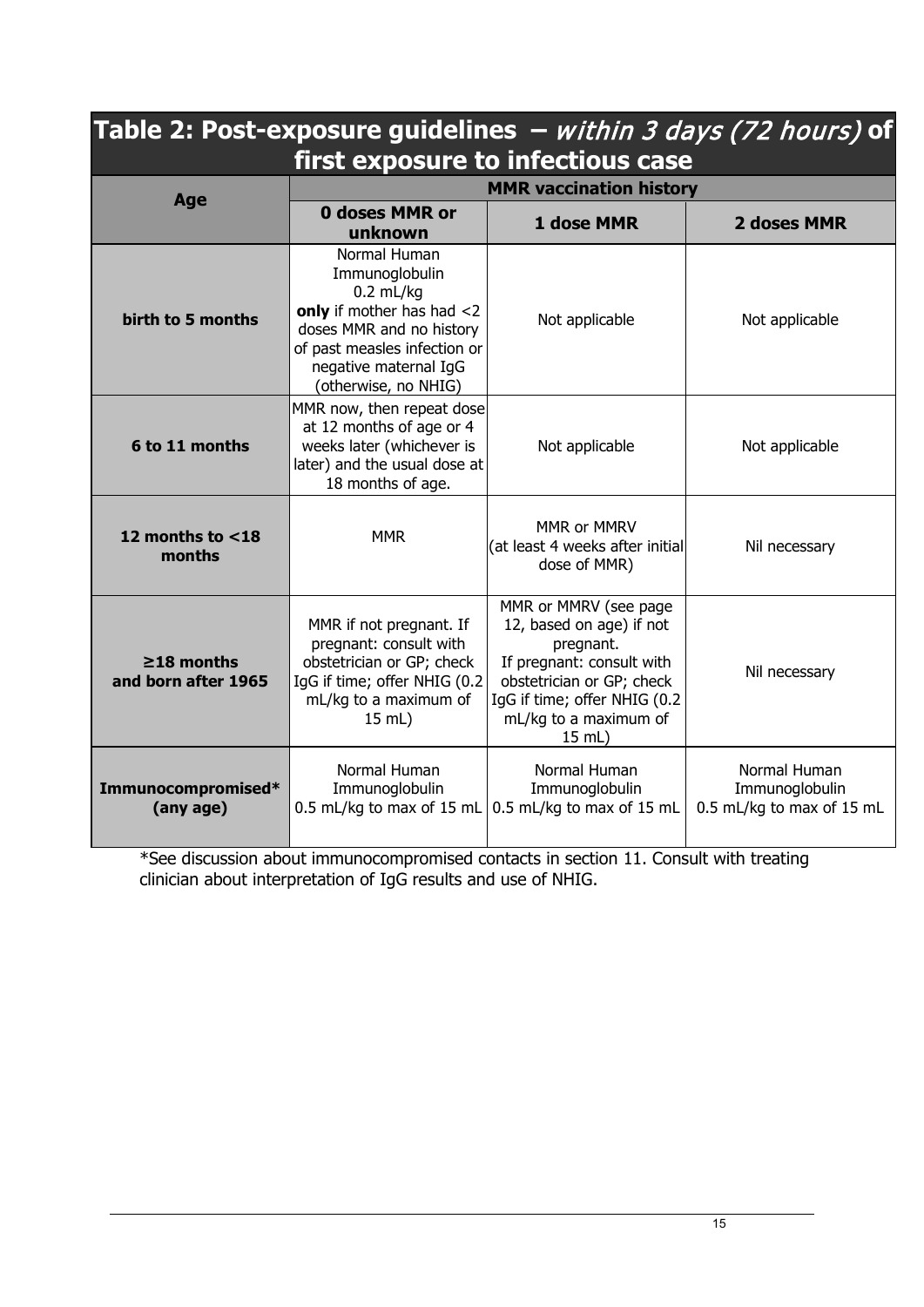# **Table 3: Post-exposure guidelines –** from 3 days (73 hours) to within 6 days (144 hours) **of first exposure to infectious case**

|                                         | <b>MMR vaccination history</b>                                                                                                                                                                                                                                                                                                   |                                                                                                                                                                                                                                               |                                                             |  |  |  |  |
|-----------------------------------------|----------------------------------------------------------------------------------------------------------------------------------------------------------------------------------------------------------------------------------------------------------------------------------------------------------------------------------|-----------------------------------------------------------------------------------------------------------------------------------------------------------------------------------------------------------------------------------------------|-------------------------------------------------------------|--|--|--|--|
| Age                                     | <b>0 doses MMR or</b><br>unknown                                                                                                                                                                                                                                                                                                 | 1 dose MMR                                                                                                                                                                                                                                    | 2 doses MMR                                                 |  |  |  |  |
| birth to 5 months                       | Normal Human<br>Immunoglobulin<br>$0.2$ mL/kg<br>only if mother has had $<$ 2<br>doses MMR and no history of<br>past measles infection or<br>negative maternal IgG<br>(otherwise, no NHIG)                                                                                                                                       | Not applicable                                                                                                                                                                                                                                | Not applicable                                              |  |  |  |  |
| 6 to 11 months                          | Normal Human<br>Immunoglobulin<br>$0.2$ mL/kg                                                                                                                                                                                                                                                                                    | Not applicable                                                                                                                                                                                                                                | Not applicable                                              |  |  |  |  |
| 12 months to<br>$<$ 18 months           | Normal Human<br>Immunoglobulin<br>$0.2$ mL/kg                                                                                                                                                                                                                                                                                    | Nil necessary                                                                                                                                                                                                                                 | Nil necessary                                               |  |  |  |  |
| $\geq$ 18 months<br>and born after 1965 | Normal Human<br>Immunoglobulin<br>0.2 mL/kg to max of 15 mL<br>Prioritise for<br>immunocompromised<br>people, pregnant women,<br>healthcare workers and<br>close personal (e.g.<br>household) contacts. Wider<br>use is not routinely<br>recommended, but should<br>be judged in relation to the<br>relative risks and benefits. | Nil necessary $-$ consider<br>MMR or MMRV (depending<br>on age) if not pregnant<br>If pregnant, check IgG if<br>time allows and offer NHIG<br>if IgG is not detected (0.2<br>mL/kg to a maximum of 15<br>mL) and inform obstetrician<br>or GP | Nil necessary                                               |  |  |  |  |
| Immunocompromised*<br>(any age)         | Normal Human<br>Immunoglobulin<br>0.5 mL/kg to max of 15 mL                                                                                                                                                                                                                                                                      | Normal Human<br>Immunoglobulin<br>0.5 mL/kg to max of 15 mL                                                                                                                                                                                   | Normal Human<br>Immunoglobulin<br>0.5 mL/kg to max of 15 mL |  |  |  |  |

\*See discussion about immunocompromised contacts in section 11. Consult with treating clinician about interpretation of IgG results and use of NHIG.

# **12. Special situations**

#### **Cases among children or staff at schools or in early childhood education and care services**

• In addition to routine case and contact management, for sporadic cases with an unknown source ask about possible cases occurring among attendees or employees within the 3 weeks prior to onset in the known case. Parents and staff should be provided with information about the disease and its prevention. Written information such as a fact sheet is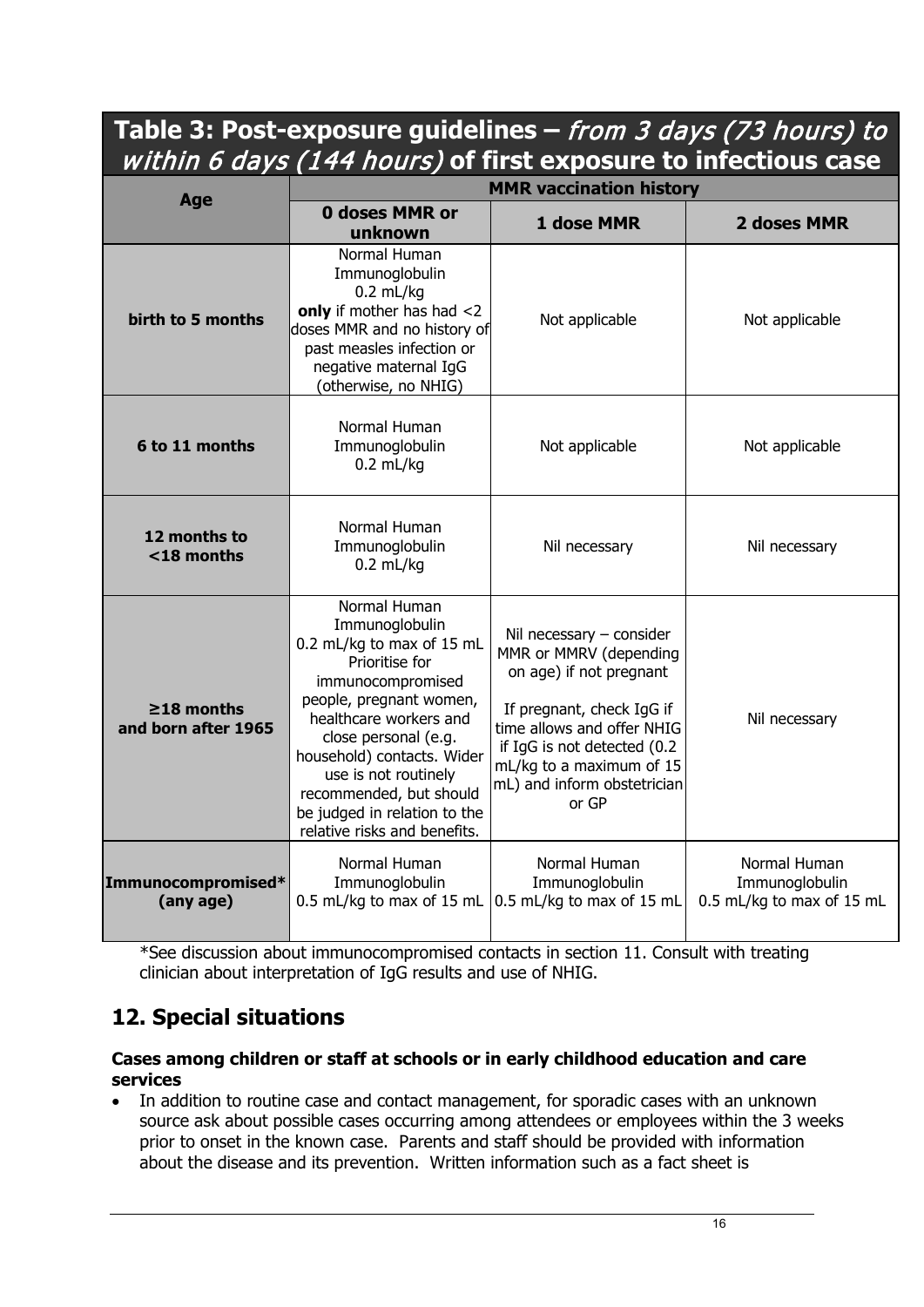recommended, but an information meeting for parents may also be useful (see Appendices for sample letters to parents).

- Consider holding an immunisation clinic at the facility. Vaccination of all susceptible contacts aged 6 months of age or over should be recommended, even if it may be too late for vaccine to be protective in relation to the exposure and the child/worker requires exclusion.
- Monitor for occurrence of further cases for 18 days after the last attendance by an infectious case. All suspected cases should be investigated and measures taken to minimise or eliminate secondary transmission from these cases.
- If no further cases have occurred by 18 days after the last attendance by an infectious case then it is generally reasonable to conclude that there has been no further transmission in the facility and the outbreak is over.

## **Cases among staff or patients in a healthcare facility**

For suspected, probable or confirmed cases among staff or patients in a healthcare facility, practice management, infection control and/or occupational health staff from the facility should consult immediately with the local PHU to institute a management plan appropriate to that facility. PHUs should liaise with and assist general practices and similar facilities (e.g. private allied health clinics) in follow-up of patients exposed in waiting areas and consultation rooms in these settings.

Whilst the PHUs coordinate the overall contact management strategy, PHUs should liaise with staff health or infection control teams (where they exist). Hospitals should take primary responsibility for implementing prevention and control measures for their facility, including identification and follow-up of potentially exposed inpatients, staff and discharged patients. The latter includes inpatients, outpatients and those who attended the emergency department, and those who accompanied them, as appropriate. Depending on respective work-loads and resources, PHUs may be able to assist hospitals with follow-up of patients discharged to the community.

See Appendix 4 for procedures and principles to include in management plans for healthcare facilities.

## **Cases among travellers on aeroplanes**

Previous guidelines on the follow-up of measles cases on aeroplanes recommended contact tracing of passengers seated within 2 rows of the case. However, experience shows that most secondary cases resulting from transmission during aeroplane travel are seated outside this range of seats.(7–10) A recent review found that secondary infections occurred in 14% of flights that carried infectious measles cases notified in Australia over a 4.5 year period. Given delays in diagnosis and notification of the index case and the further time it can take to obtain passenger manifests and determine telephone/email contact information for people seated within a range of adjacent seating rows, it may not be feasible to locate potentially susceptible exposed passengers in sufficient time for post-exposure prophylaxis to be protective.(10) Such individual level contact tracing of airline passenger contacts is also resource intensive.

Based on current evidence, direct contact tracing of passengers based on seating proximity should not be undertaken routinely.(10) Rather, PHUs should consider less resource-intensive and possibly more timely strategies that reach more passengers, including, in collaboration with the airline:

- General media alerts
- Email or SMS messaging, if airlines can provide details or undertake messaging on behalf of the PHU, using a provided script.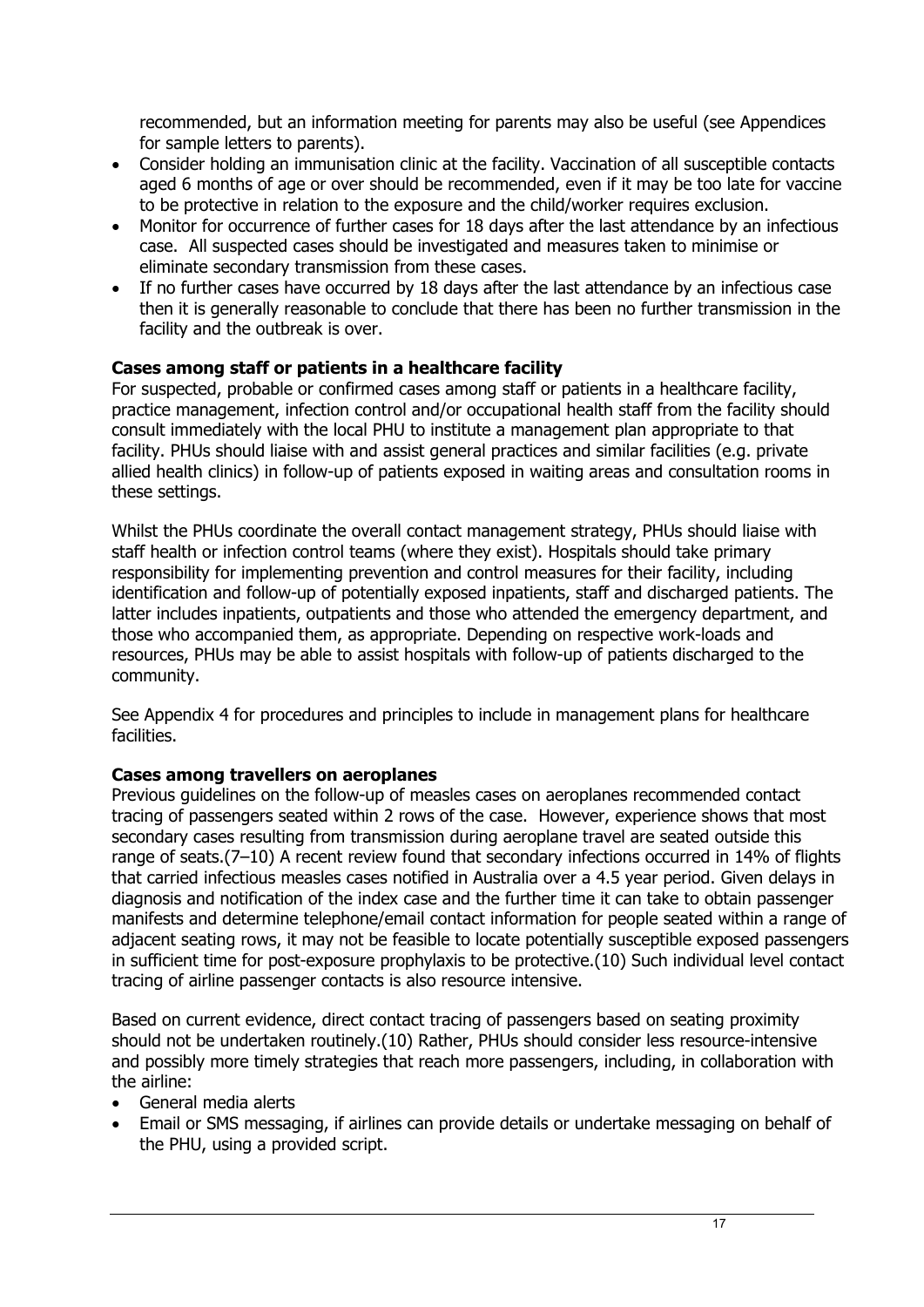Circumstances in which individual contact tracing for aeroplane flights might be justified include those where:

- Diagnosis and notification have been early
- Flight manifests are readily available and passenger contact information can be provided promptly
- There have been multiple infectious cases, especially children, on a flight.(10)

PHUs/CDBs should continue to promote and encourage pre-departure measles vaccination to travellers who do not have a documented history of measles vaccination and raise awareness among medical practitioners of the need to consider the diagnosis of measles in overseas visitors and returning travellers who have clinically compatible illnesses with fever and rash.

#### **Local transmission of measles**

Where transmission of measles is identified within Australia, use of epidemiological data will be important to inform awareness raising in the relevant area to alert local doctors, hospitals, laboratories and the general public. This may encompass use of local print and electronic media, and fax or email distribution lists for medical practitioners, hospitals and pathology laboratories. In addition, identification of population groups at greater risk will be important for targeting prevention and control strategies.

PHUs should liaise with GPs and hospital EDs to promote early identification, isolation and appropriate testing of suspected cases, and their notification to PHUs.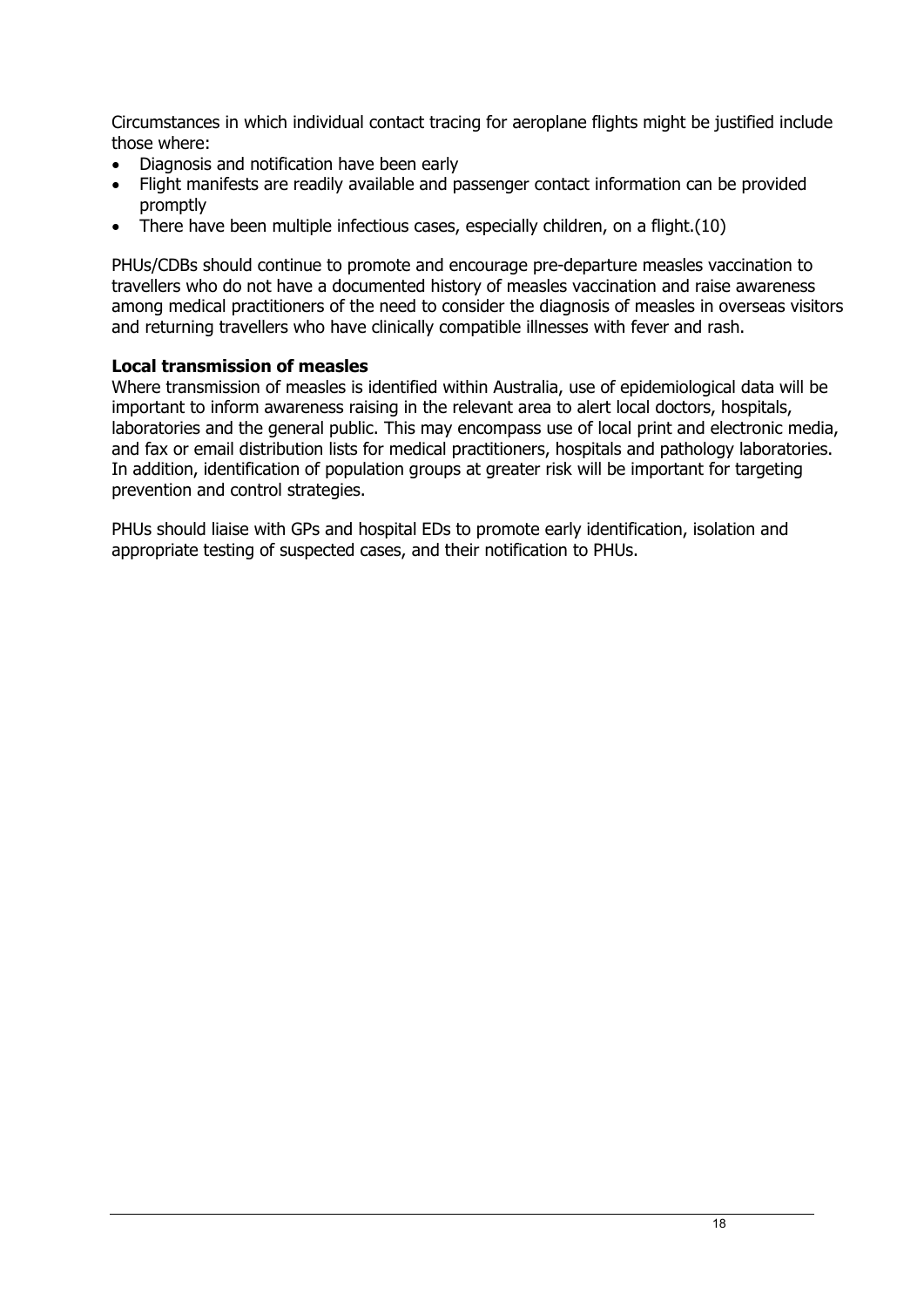## **13. References**

- 1. Guidelines on verification of measles elimination in the western pacific region. Available from http://www.wpro.who.int/immunization/documents/measles\_elimination\_verification\_quidelin es  $2013.pdf$ .pdf?ua=1
- 2. DL Heymann, editor. Control of communicable diseases manual. 19th Edition. Baltimore, United States of America; 2008.
- 3. Centers for Disease Control and Prevention. Epidemiology and Prevention of Vaccine-Preventable Diseases, The Pink Book. 12th ed. National Center for Immunization and Respiratory Diseases, Centers for Disease Control and Prevention; 2011.
- 4. Gidding HF, Gilbert GL. Measles immunity in young Australian adults. Commun Dis Intell Q Rep. 2001 Aug;25(3):133–6.
- 5. Australian Technical Advisory Group on Immunisation, Australian Government Department of Health and Ageing. The Australian Immunisation Handbook 10th Edition. Canberra: Australian Government; 2013.
- 6. National Health and Medical Research Council. Australian Guidelines for the Prevention and Control of Infection in Healthcare [Internet]. Australian Government; 2010. Available from: http://www.nhmrc.gov.au/guidelines/publications/cd33
- 7. Coleman KP, Markey PG. Measles transmission in immunized and partially immunized air travellers. Epidemiol Infect. 2010 Jul;138(7):1012–5.
- 8. De Barros FR, Danovaro-Holliday MC, Toscano C, Segatto TC, Vicari A, Luna E. Measles transmission during commercial air travel in Brazil. J Clin Virol. 2006 Jul;36(3):235–6.
- 9. Beard F, Franklin L, Donohue S, Moran R, Lambert S, Maloney M, et al. Contact tracing of inflight measles exposures: lessons from an outbreak investigation and case series, Australia, 2010. West Pac Surveill Response J. 2011 Jul;2(3):25–33.
- 10. Hoad VC, O'Connor BA, Langley AJ, Dowse GK. Risk of measles transmission on aeroplanes: Australian experience 2007-2011. Med J Aust. 2013 Apr 1;198(6):320–3.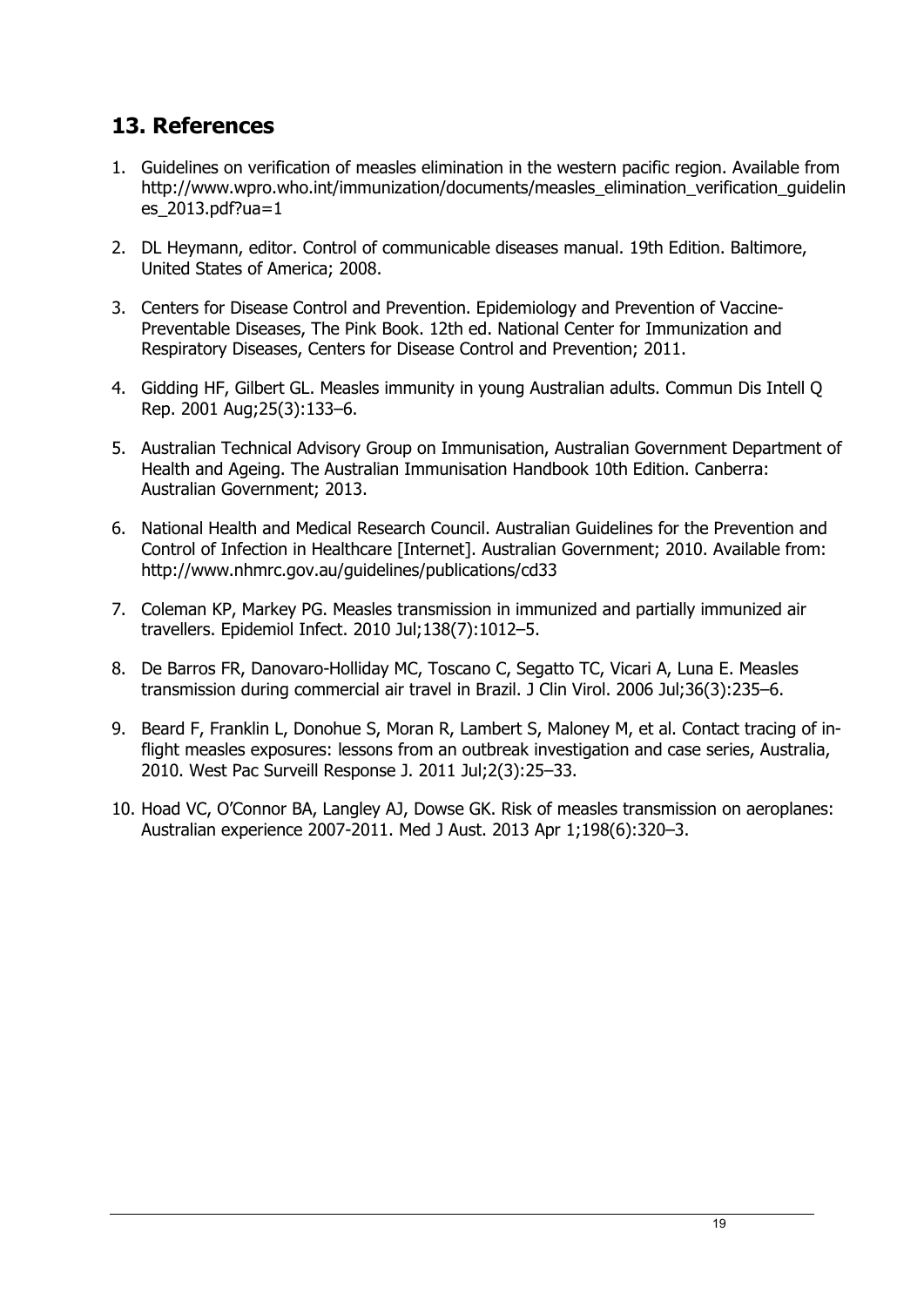# **14. Appendices**

Appendix 1. Measles investigation form

Appendix 2. Measles fact sheet

Appendix 3. Measles information for contacts fact sheet

Appendix 4. Management plan for healthcare facilities

Appendix 5. PHU Checklist

## **15. Jurisdiction specific issues**

[Links](http://www.health.gov.au/internet/main/publishing.nsf/Content/cda-state-legislation-links.htm) to State and Territory Public Health Legislation, the Quarantine Act and the National Health Security Act 2007.

http://www.health.gov.au/internet/main/publishing.nsf/Content/cda-state-legislation-links.htm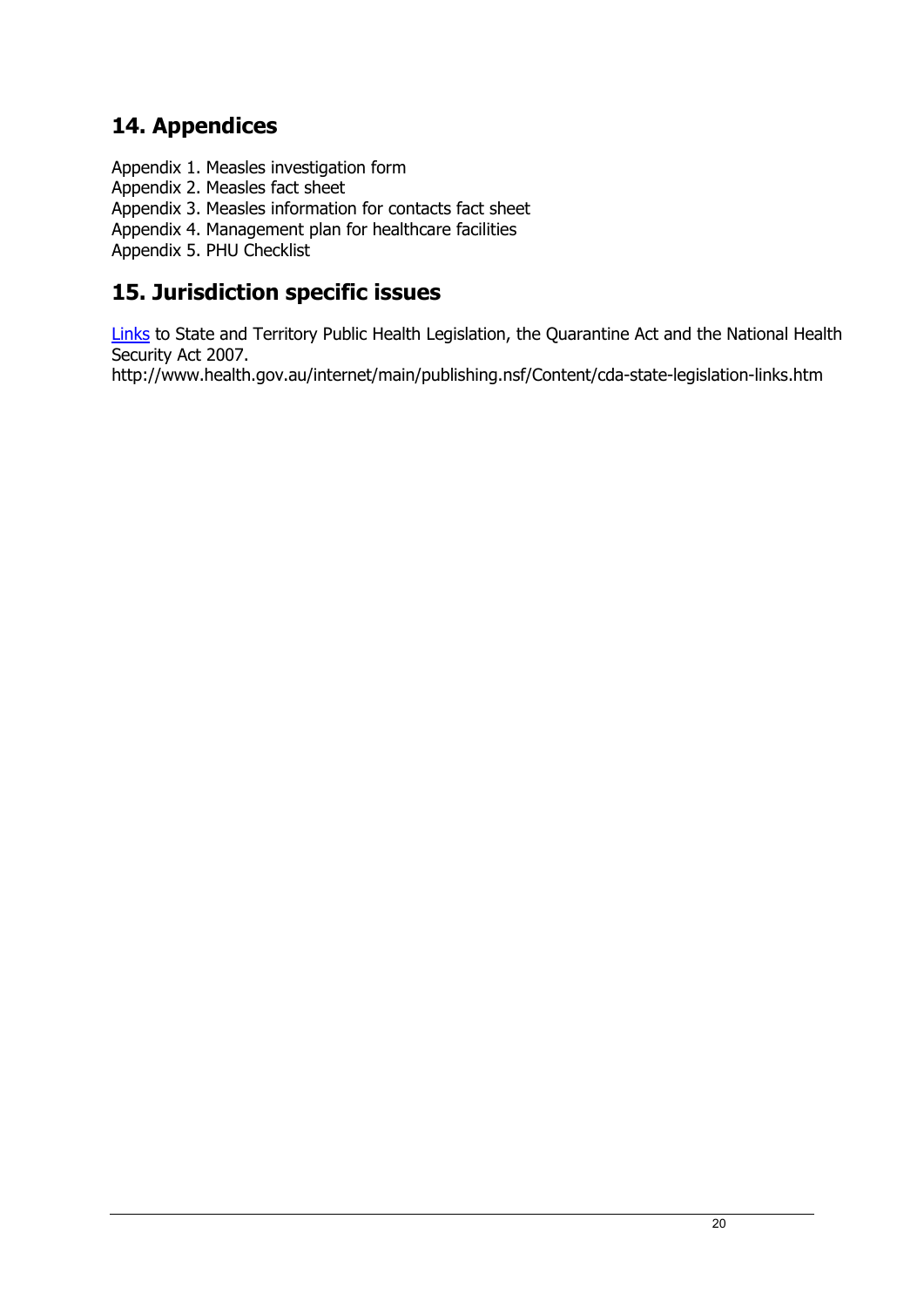|                                                           | Public Health Unit                         |                     |                       |                      |
|-----------------------------------------------------------|--------------------------------------------|---------------------|-----------------------|----------------------|
|                                                           |                                            |                     |                       | Date sent to CDB: // |
|                                                           |                                            |                     |                       |                      |
| <b>NOTIFICATION:</b>                                      |                                            |                     |                       |                      |
| Date PHU notified: //                                     | Date initial response: //                  |                     |                       |                      |
|                                                           |                                            | Organisation:       |                       |                      |
|                                                           |                                            | Email:              |                       |                      |
| Treating<br>Dr:                                           |                                            |                     |                       |                      |
|                                                           |                                            | Email:              |                       |                      |
| <b>CASE DETAILS:</b>                                      |                                            | <b>UR No:</b>       |                       |                      |
| Name:                                                     |                                            |                     |                       |                      |
| First name<br>Surname                                     |                                            |                     |                       |                      |
|                                                           |                                            | Sex: $\square$ Male |                       | $\Box$ Female        |
| Name of parent/carer:                                     |                                            |                     |                       |                      |
| $\Box$ Aboriginal<br>$\Box$ Torres Strait Islander        | $\Box$ Aboriginal & Torres Strait Islander |                     | $\Box$ Non-Indigenous | $\Box$ Unknown       |
| English preferred language: $\Box$ Yes                    |                                            |                     |                       |                      |
| Permanent address:                                        |                                            |                     |                       |                      |
|                                                           |                                            |                     |                       | Postcode:            |
|                                                           |                                            | Email:              |                       |                      |
|                                                           |                                            | Work telephone:     |                       |                      |
| Temporary address (if different from permanent address) : |                                            |                     |                       |                      |
|                                                           |                                            |                     |                       | Postcode:            |
|                                                           |                                            | Email:              |                       |                      |
| General Practitioner: Dr                                  |                                            |                     |                       |                      |

# **Appendix 1: Measles investigation form**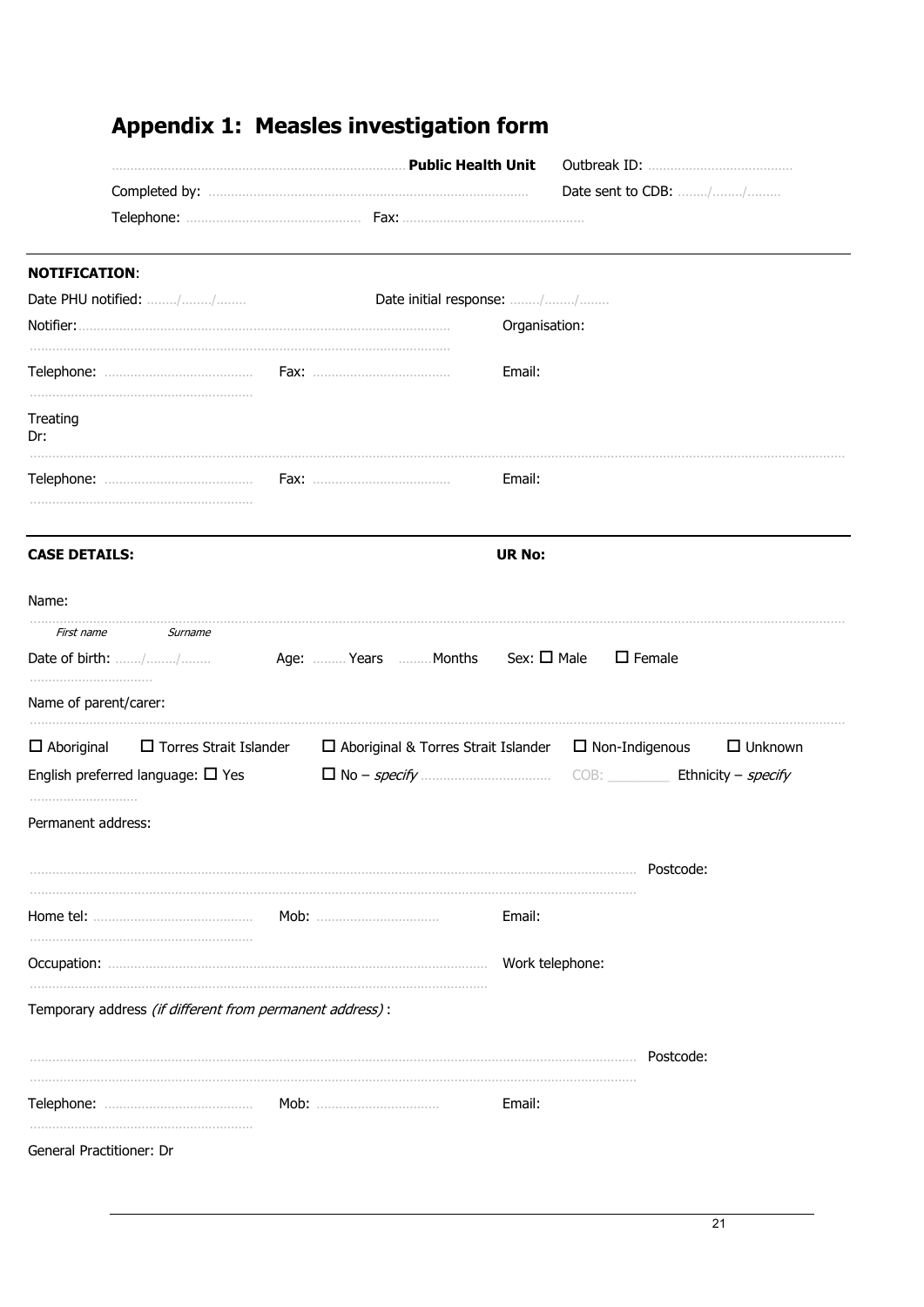| Address: |      |        | Postcode: |
|----------|------|--------|-----------|
|          | Fax: | Email: |           |
|          |      |        |           |

| <b>CLINICAL DETAILS:</b>                          |                 |                      |                        |                                                                       |                                            |                       |                 |                                                |                       |
|---------------------------------------------------|-----------------|----------------------|------------------------|-----------------------------------------------------------------------|--------------------------------------------|-----------------------|-----------------|------------------------------------------------|-----------------------|
| Onset first symptoms<br>. / /                     |                 |                      | $\Box$ Unknown         |                                                                       |                                            | Date of rash onset // |                 |                                                |                       |
| $\Box$ Head $\Box$ Trunk<br>Site of onset of rash |                 |                      | $\square$ Extremities  |                                                                       | $\Box$ Unknown                             |                       |                 |                                                |                       |
| Number order of rash appearance: $\square$ Head   |                 |                      |                        | $\Box$ Trunk                                                          |                                            | $\Box$ Extremities    |                 | $\Box$ Other                                   | $\Box$ Unknown        |
| Fever:                                            | $\Box$ Yes      | $\square$ No         | $\Box$ Unknown         |                                                                       | At rash onset?                             | $\Box$ Yes            | $\square$ No    | $\Box$ Unknown                                 |                       |
|                                                   |                 | Measured temperature | °C                     |                                                                       |                                            |                       |                 |                                                |                       |
| Cough:                                            | $\Box$ Yes      | $\square$ No         | $\Box$ Unknown         |                                                                       | Conjunctivitis:                            | $\Box$ Yes            | $\Box$ No       | $\Box$ Unknown                                 |                       |
| Coryza:                                           | $\Box$ Yes      | $\Box$ No            | $\Box$ Unknown         |                                                                       | Koplik spots:                              | $\Box$ Yes            | $\square$ No    | $\Box$ Unknown                                 |                       |
| Hospitalised:<br>. / /                            | $\Box$ Yes      | $\square$ No         | $\Box$ Unknown         |                                                                       |                                            |                       |                 |                                                |                       |
| Complications: $\Box$ Yes – <i>specify</i>        |                 |                      |                        |                                                                       |                                            |                       |                 |                                                |                       |
| Outcome:                                          | $\Box$ Survived |                      | $\Box$ Died            |                                                                       |                                            |                       |                 | Date of death: $\frac{1}{2}$ Died of condition | $\Box$ Unknown        |
| <b>LABORATORY:</b><br>. / /                       |                 |                      |                        |                                                                       |                                            |                       |                 |                                                |                       |
| Measles NAT positive:                             |                 | Urine:               |                        |                                                                       | $\Box$ Yes                                 | $\Box$ No             |                 | $\Box$ Not done                                | $\Box$ Result pending |
| Throat/nasopharyngeal swab:                       |                 |                      |                        | $\Box$ Yes                                                            | $\Box$ No                                  |                       | $\Box$ Not done | $\Box$ Result pending                          |                       |
| Measles IgM positive:                             |                 |                      |                        | $\square$ Yes                                                         | $\Box$ No                                  |                       | $\Box$ Not done | $\Box$ Result pending                          |                       |
| Measles IgG seroconversion:                       |                 |                      |                        |                                                                       | $\Box$ Yes                                 | $\square$ No          |                 | $\Box$ Not done                                | $\Box$ Result pending |
| Measles IF:                                       |                 |                      |                        |                                                                       | $\Box$ Yes                                 | $\Box$ No             |                 | $\Box$ Not done                                | $\Box$ Result pending |
| <b>MEASLES VACCINATION DETAILS:</b>               |                 |                      |                        |                                                                       |                                            |                       |                 |                                                |                       |
| <b>Dose</b><br>1                                  |                 | <b>Date</b>          | . / /                  | <b>Type</b>                                                           |                                            |                       |                 |                                                |                       |
| 2                                                 |                 |                      | . / /                  |                                                                       |                                            |                       |                 |                                                |                       |
| Vaccination status:                               |                 |                      | $\Box$ Age-appropriate |                                                                       | $\Box$ Incomplete<br>$\Box$ Not vaccinated |                       |                 |                                                | $\Box$ Unknown        |
| Source of vaccination history:<br>$\Box$ ACIR     |                 |                      |                        | $\Box$ Health record<br>$\Box$ Self-reported<br>$\Box$ Not applicable |                                            |                       |                 |                                                |                       |
| <b>EXPOSURE PERIOD:</b>                           |                 |                      |                        |                                                                       |                                            |                       |                 |                                                |                       |
| Date: //<br>to<br>(Onset of symptoms - 18 days)   |                 |                      |                        | Date: //<br>(Onset of symptoms - 7 days)                              |                                            |                       |                 |                                                |                       |
| Was there contact with another case of measles?   |                 |                      |                        |                                                                       | $\Box$ Yes<br>$\Box$ No<br>$\Box$ Unknown  |                       |                 |                                                |                       |
|                                                   |                 |                      |                        |                                                                       | Contact type:                              |                       |                 |                                                |                       |
|                                                   |                 |                      |                        |                                                                       |                                            |                       |                 |                                                |                       |

Did case attend any of the following during their exposure period?

.........................................................................................

Name / NID: ................................................................... Telephone: ..................... Contact type: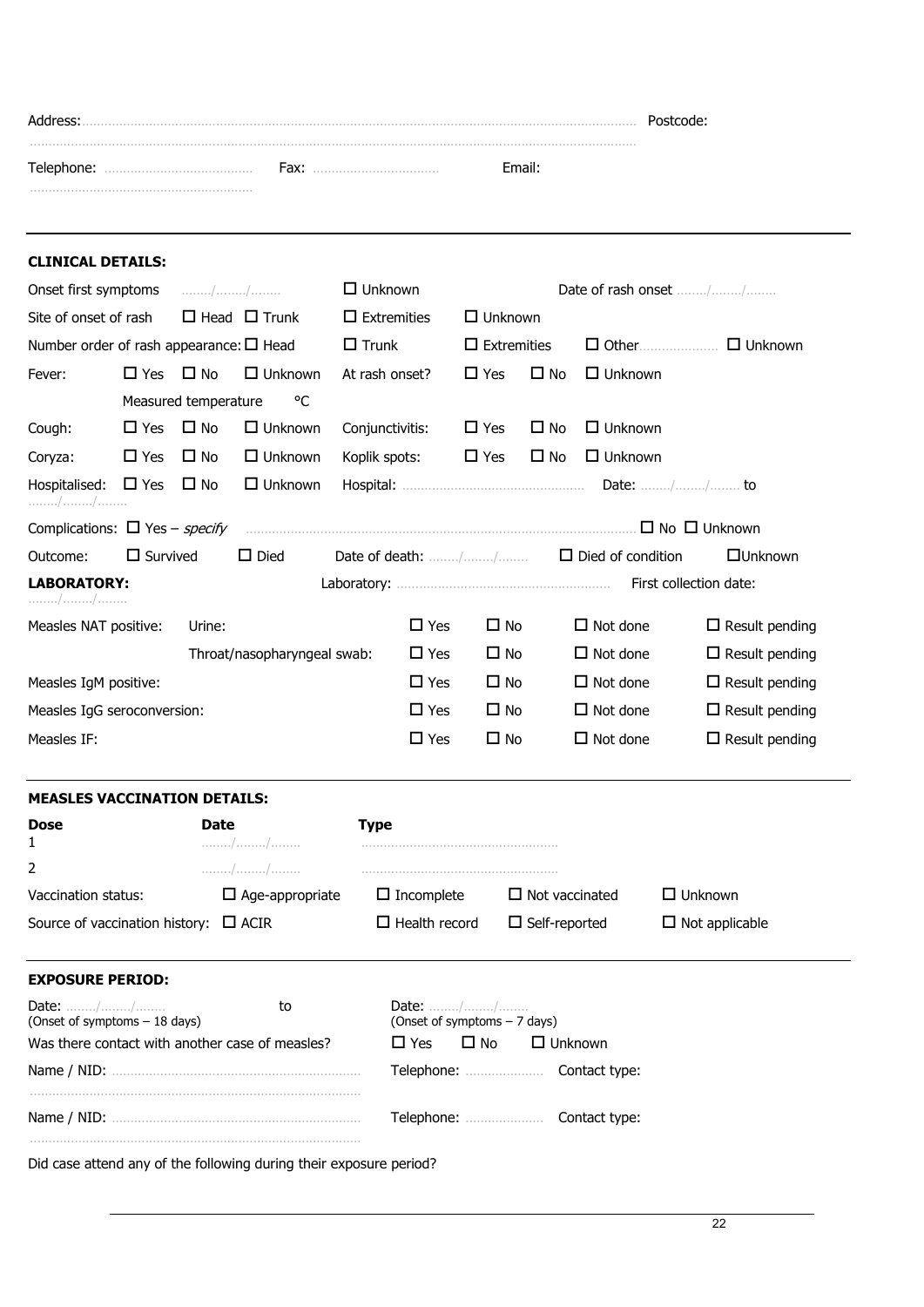| □ Educational/residential facility - specify manuminaminaminaminaminaminal Telephone: manuminaminal Dates attended: |                 |
|---------------------------------------------------------------------------------------------------------------------|-----------------|
|                                                                                                                     |                 |
| $\Box$ Other risk setting(s) – specify                                                                              |                 |
| <b>Notes:</b>                                                                                                       | <b>LInknown</b> |

| <b>PLACE ACQUIRED:</b>                          |                                       |
|-------------------------------------------------|---------------------------------------|
| $\Box$ Hospital/healthcare facility             |                                       |
| $\Box$ Australian state/territory -<br>specify. |                                       |
| $\Box$ Unknown                                  | $\Box$ Other country – <i>specify</i> |

| Case advised about reducing spread to others? $\Box$ Yes $\Box$ No | $\Box$ Unknown                                           |  |  |  |  |
|--------------------------------------------------------------------|----------------------------------------------------------|--|--|--|--|
|                                                                    |                                                          |  |  |  |  |
|                                                                    | Date presented //                                        |  |  |  |  |
|                                                                    |                                                          |  |  |  |  |
| Date departed //                                                   | Date departed //                                         |  |  |  |  |
|                                                                    |                                                          |  |  |  |  |
| Isolated on arrival: $\Box$ Yes $\Box$ No $\Box$ Unknown           | Isolated on arrival: $\Box$ Yes $\Box$ No $\Box$ Unknown |  |  |  |  |
| Verification: $\Box$ HCW $\Box$ Patient $\Box$ Other               | Verification: $\Box$ HCW $\Box$ Patient $\Box$ Other     |  |  |  |  |

#### **INFECTIOUS PERIOD:**

| (1 day prior to onset of prodrome symptoms or 4 days prior to rash onset) | to |  | (Onset of symptoms $+4$ days) |                   |                 |  |  |
|---------------------------------------------------------------------------|----|--|-------------------------------|-------------------|-----------------|--|--|
| Did case attend any of the following during their infectious period?      |    |  |                               |                   |                 |  |  |
|                                                                           |    |  |                               | <b>Telephone:</b> | Dates attended: |  |  |
|                                                                           |    |  |                               |                   | Dates attended: |  |  |
|                                                                           |    |  |                               |                   | Dates attended: |  |  |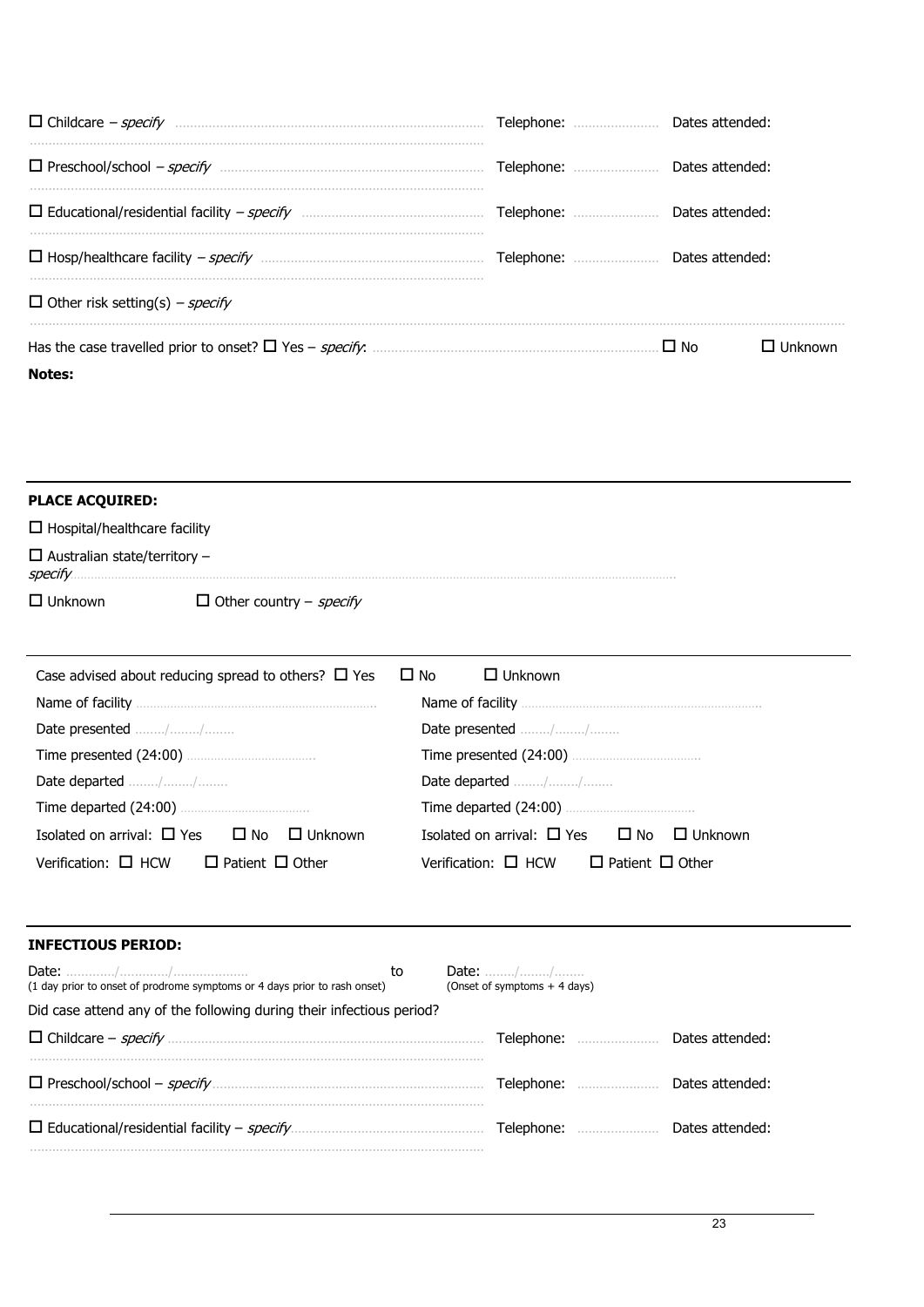|                                                              |            | Telephone:   |                | Dates attended: |
|--------------------------------------------------------------|------------|--------------|----------------|-----------------|
| $\Box$ Other risk setting(s) –<br>specify                    |            |              |                |                 |
| Case excluded from childcare/school/other high risk setting: | $\Box$ Yes | $\square$ No | $\Box$ Unknown | Dates:          |
| <b>Notes:</b>                                                |            |              |                |                 |
|                                                              |            |              |                |                 |
|                                                              |            |              |                |                 |

**NOTIFICATION DECISION:** □ Confirmed – Measles case □ Probable – Measles case

#### **CONTACT MANAGEMENT:**

| Type of contact                                                               | <b>Number of contacts</b> | <b>Intervention recommended</b> |      |                     |
|-------------------------------------------------------------------------------|---------------------------|---------------------------------|------|---------------------|
|                                                                               |                           | Vaccine                         | NHIG | No.<br>intervention |
| Household (including all people sleeping overnight in<br>same room as case)   | Children:<br>Adults:      |                                 |      |                     |
| Shared a classroom (e.g. child care, family day care,<br>preschool or school) | Children:<br>Adults:      |                                 | .    | .                   |
| <b>Waiting rooms</b> (e.g. GP, ED, Pathology, X-ray room)                     | Children:<br>Adults:      |                                 |      |                     |
| <b>Workplace</b>                                                              | Children:<br>Adults:      | .                               | .    | .                   |
| <b>Travel</b>                                                                 |                           |                                 |      |                     |
| Other.                                                                        | Children:<br>Adults:<br>  |                                 | .    |                     |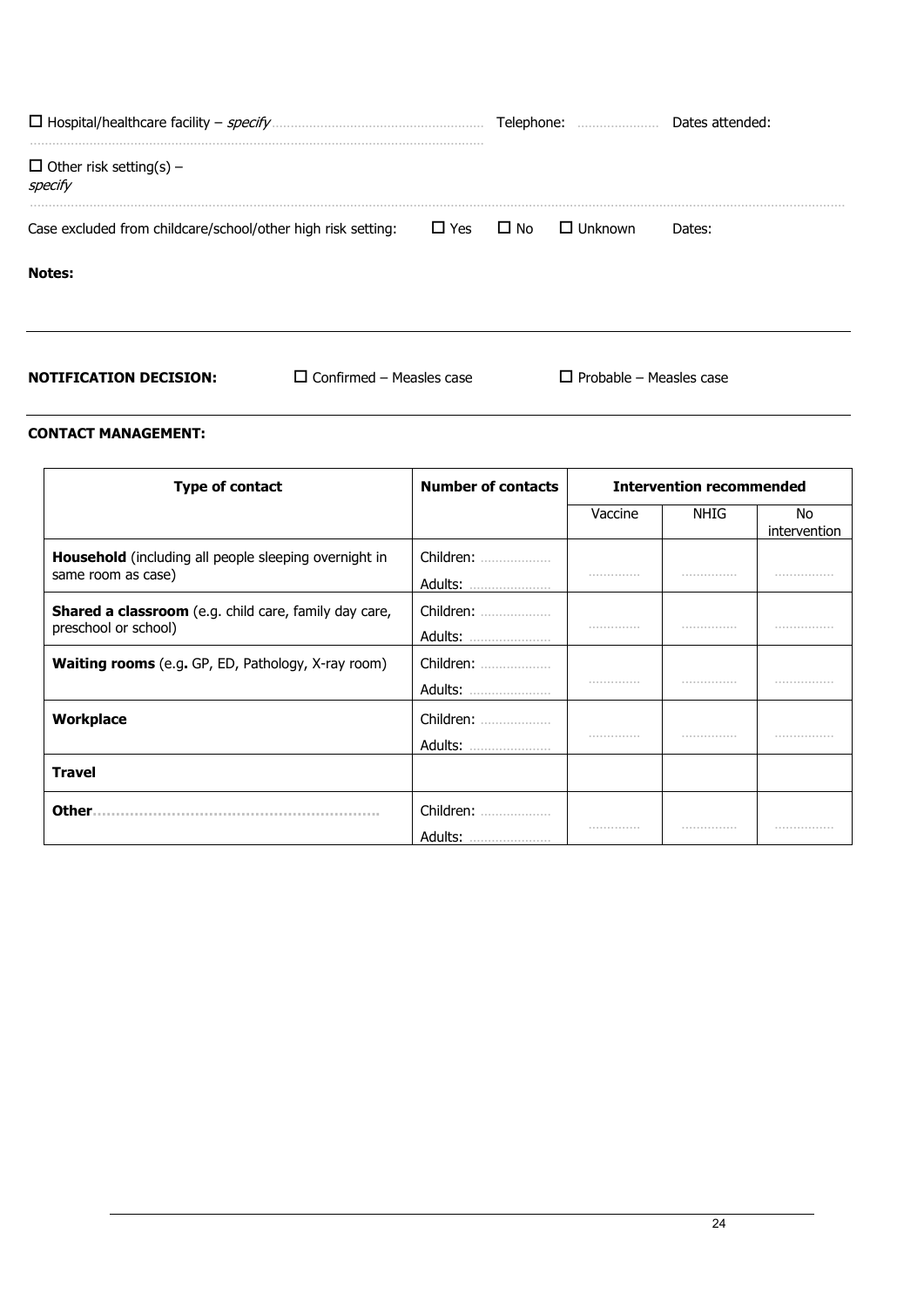# **Appendix 2: Measles factsheet**

## **What is measles?**

Measles is an acute viral disease that may have serious complications. In the past, measles infection was very common in childhood. Now, due to immunisation, measles is rare in Australia.

## **What are the symptoms?**

- The first symptoms of infection with measles are fever, tiredness, runny nose, cough and sore red eyes. These symptoms usually last for a few days before a red blotchy rash appears. The rash starts on the face and spreads over 1–2 days down to the body. Sometimes the rash peels. The rash will last for 4–7 days.
- Up to a third of people infected with measles will experience a complication. Complications are more common in young children and in adults. Complications include ear infections, diarrhoea and pneumonia, and may require hospitalisation. About one in every 1000 people with measles develops encephalitis (swelling of the brain). Rarely, measles can be fatal.

## **How is it spread?**

- Measles is usually spread when a person breathes in the measles virus that has been coughed or sneezed into the air by an infectious person. Measles is one of the most easily spread of all human infections. Just being in the same room as someone with measles can result in infection.
- People with measles are infectious from a day before the symptoms begin until four days after the rash appears. The time from exposure to becoming sick is usually about 10 days. The rash usually appears around 14 days after exposure.

## **Who is at risk?**

- Anyone who comes in contact with measles during the infectious phase and has not been infected with measles in the past or has not received two doses of vaccine is at risk of measles infection.
- If it is less than three days since you came into contact with measles, immunisation with MMR (measles, mumps and rubella vaccine) can prevent infection.
- If it is more than three days and less than seven days since coming into contact with measles, an injection called immunoglobulin can protect you. Immunoglobulin contains antibodies against the measles virus and is especially recommended for young children and people with underlying illnesses who have a greater risk of developing complications if they catch measles. Subsequent immunisation with MMR and chickenpox vaccines should not be given until for at least five months (six months if the person has major compromise of the immune system) after immunoglobulin as the immunoglobulin antibodies can prevent the vaccine from working.

## **How is it prevented?**

- While a person is infectious with measles (i.e. up to 4 days after the onset of the rash) it is important that they remain at home to reduce the possibility of spread to other people.
- The best protection against measles is immunisation with an MMR-containing vaccine. This vaccine provides protection against infection with measles, as well as against mumps and rubella. If it is MMRV vaccine it also protects against varicella (chickenpox).
- MMR vaccine is currently recommended for children at age 12 months and a second dose at age 18 months (as MMRV). These two doses of MMR provide protection against measles to over 98% of those immunised.
- MMR vaccine is a safe and effective vaccine that has been used worldwide for many years. It is safe to have the vaccine even in those who have had previous measles or vaccination.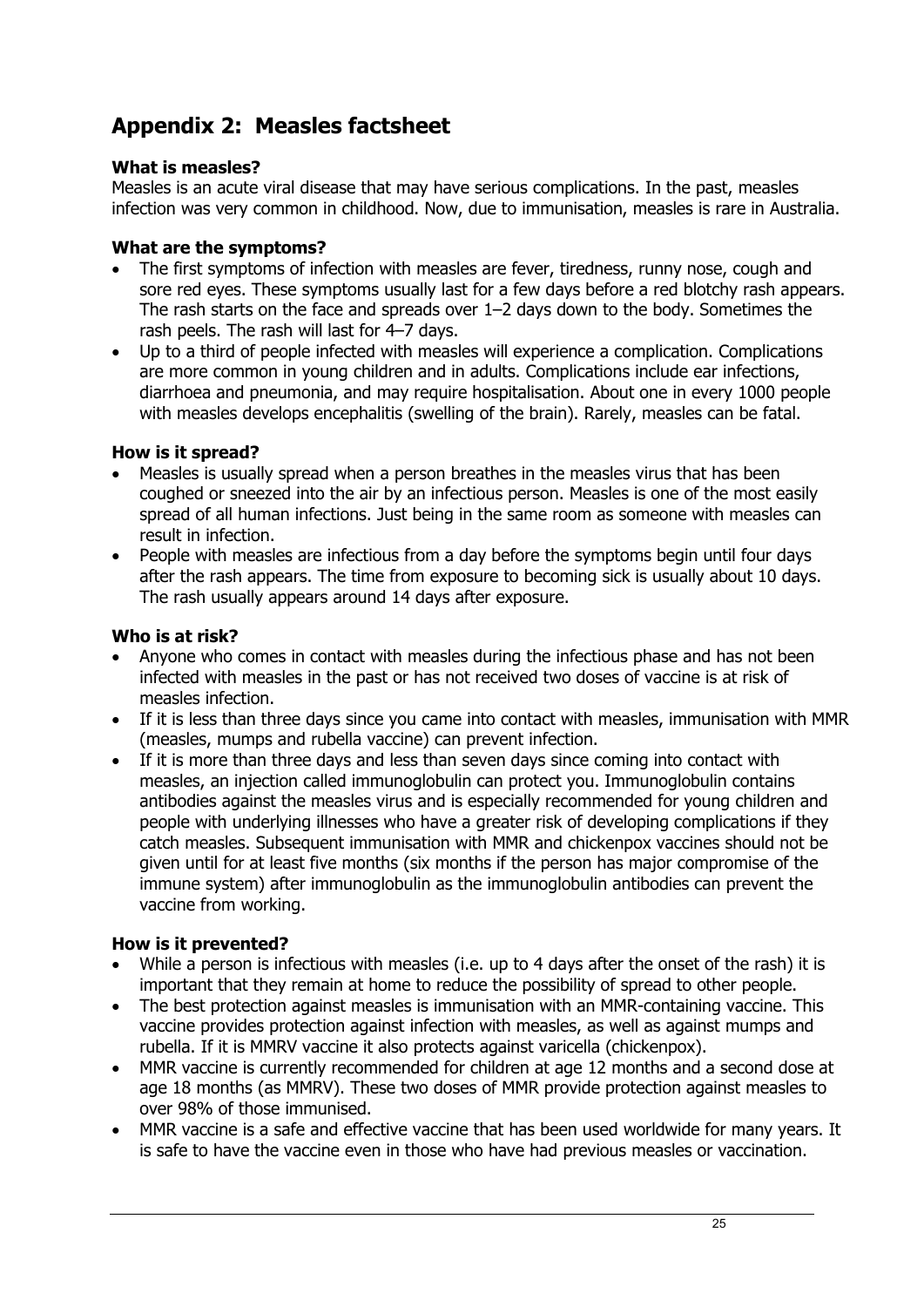- While many older adults are immune to measles because they were infected as children, young adults may not have had either measles infection or received measles immunisation.
- Anyone born during or after 1966 who is susceptible to measles should have 2 doses of MMR immunisation. This especially applies to healthcare workers, childcare workers or people who plan to travel overseas.
- Unimmunised children who have come into contact with measles and who do not receive MMR or immunoglobulin within the specified time periods should not attend school until 14 days after the rash appeared in the person with measles.

## **How is it diagnosed?**

- Measles can be difficult to diagnose early in the illness because there are many other viruses that cause similar illnesses with fever and a rash. The timing of the fever and the rash, and the characteristics of the rash can help a doctor to make the diagnosis. The rare presence of white spots inside the mouth, called Koplik spots, can also aid diagnosis.
- Whenever measles is suspected, a blood test or samples from the nose, throat or urine can be collected to confirm the diagnosis in the laboratory. Confirming the diagnosis is important so that other people who may be at risk of measles can be identified.

## **How is it treated?**

- There is no specific treatment for measles. The treatment includes rest, plenty of fluids, and paracetamol for fever.
- While a person is infectious with measles it is important that he or she remains at home to reduce the possibility of spreading it to other people.

#### **What is the public health response?**

• Doctors, hospitals and laboratories must notify cases of measles to the local Public Health Unit. Public Health Unit staff will interview the doctor or patient (or carers) to find out how the infection occurred, identify other people at risk of infection, implement control measures (such as immunisation and restrictions on attending school or work) and provide other advice.

## **Further information**

- Your local Public Health Unit can advise further regarding the need for immunisation, immunoglobulin and exclusions from work and school in the case of exposure to measles.
- For information on MMR see the [Immunise Australia](https://beta.health.gov.au/health-topics/immunisation?utm_source=immunise_australia_program&utm_medium=redirect&utm_campaign=digital_transformation) website: http://www.immunise.health.gov.au/internet/immunise/publishing.nsf/Content/home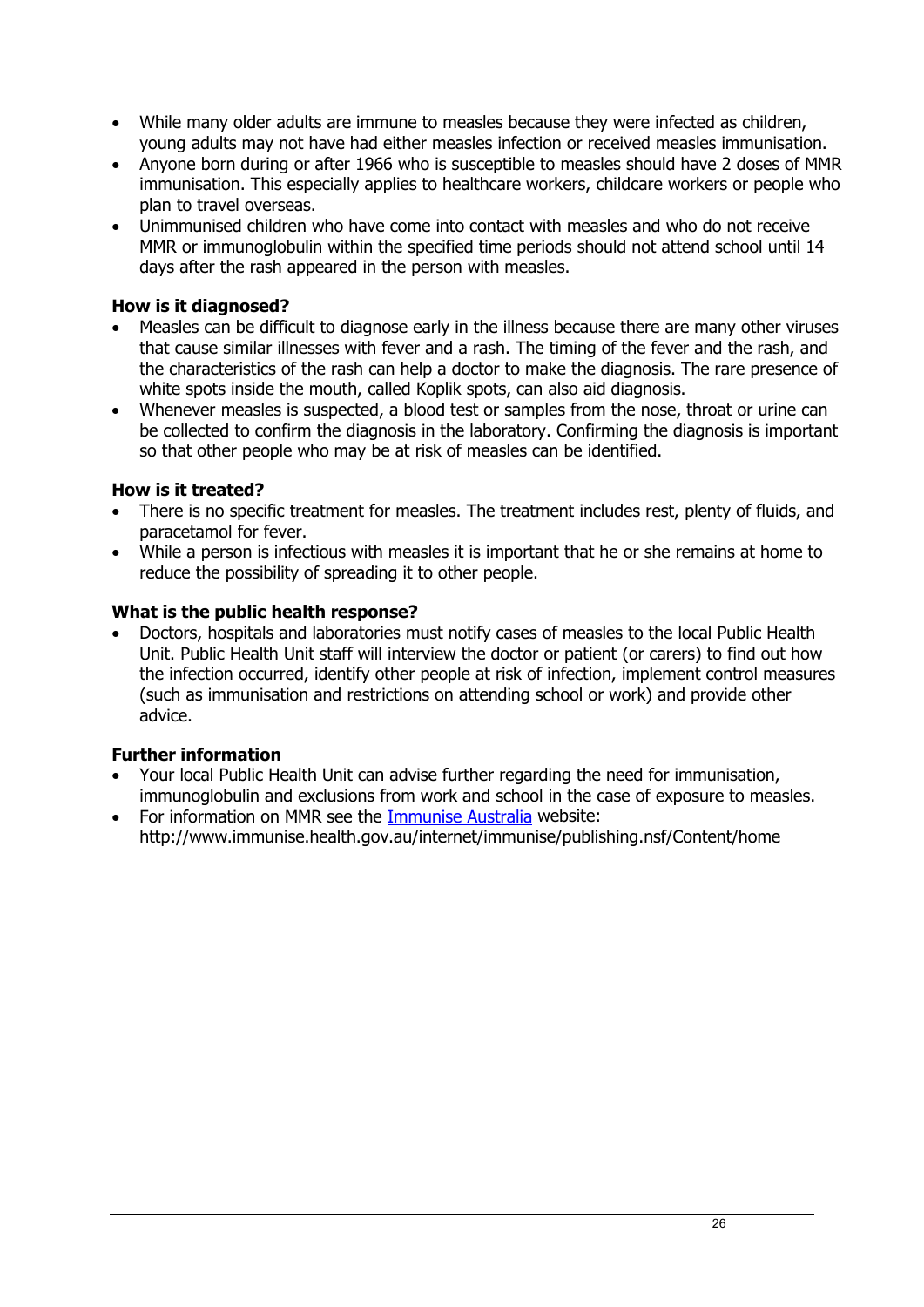# **Appendix 3**

## **Measles: information for contacts**

#### **Note to healthcare professionals:**

- Information on this factsheet should be completed by a healthcare professional for each patient (exposure date, indicate if given MMR or NHIG, and practice stamp).
- A measles factsheet should also be given to the contact:

[insert web address]

- 1. Date of first and last contact with the infectious person: ......../......../........ ......../......../........
- 2. Watch out for symptoms of measles until (last contact date + 18 days): ......../......../........
- 3. You have been given the following treatment to prevent measles:

## **� Measles, mumps, rubella (MMR) vaccine after measles exposure**

MMR vaccine can make the body produce antibodies against measles and will protect against the disease developing if it is given within 3 days (72 hours) after exposure to the virus. As a precaution, you should not have contact with anyone who may be at risk of measles until 18 days after your exposure ......../......../........ . MMR vaccine is not suitable for everyone. Pregnant women and immunosuppressed people should not get MMR. Please see the footnote<sup>[3](#page-26-0)</sup> regarding infants and young children.

## **� Normal Human Immunoglobulin (NHIG) injection after measles exposure**

Normal human immunoglobulin (NHIG) is antibodies purified from blood donors. NHIG can provide short-term protection against infection if given within 6 days (144 hours) of exposure. As a precaution, you should not have contact with anyone who may be at risk of measles until ......../......../........ (date in 2. above). NHIG does not provide long-term protection from measles and you should arrange to receive MMR vaccination at least 5 months<sup>[4](#page-26-1)</sup> after receiving NHIG.

<span id="page-26-0"></span> <sup>3</sup> **For infants aged 6 - 11 months who have been given MMR for the first time after exposure to measles:** This does not replace normal immunisation with MMR. Your baby should receive the usual first MMR immunisation dose after 4 weeks or when he or she reaches 12 months

<sup>(</sup>whichever is later). A second dose should be given at 18 months as MMRV. **For infants aged 12** months: this replaces the normal first MMR dose. A second dose as MMRV should be given at 18 months.

**For children aged 1 year to 18 months who have been given MMR for the second time after exposure to measles:** Provided this was as MMRV (including varicella) this replaces the second dose normally provided at 18 months, provided there has been a gap of at least 4 weeks between doses. If the second dose was MMR without varicella antigen, then an additional dose of MMRV will be required to provide protection against chickenpox.

<span id="page-26-1"></span><sup>4</sup> Length of time following NHIG administration before MMR or MMVR can be safely administered is dependent whether the person is immunocompromised, and should be determined on a per patient basis by the treating physician: see the National Immunisation Handbook 10th edition Immunise - [3.3](https://beta.health.gov.au/health-topics/immunisation?utm_source=immunise_australia_program&utm_medium=redirect&utm_campaign=digital_transformation#table3.3.6)  [Groups](https://beta.health.gov.au/health-topics/immunisation?utm_source=immunise_australia_program&utm_medium=redirect&utm_campaign=digital_transformation#table3.3.6) with special vaccination requirements

http://www.immunise.health.gov.au/internet/immunise/publishing.nsf/Content/handbook10-3- 3#table3.3.6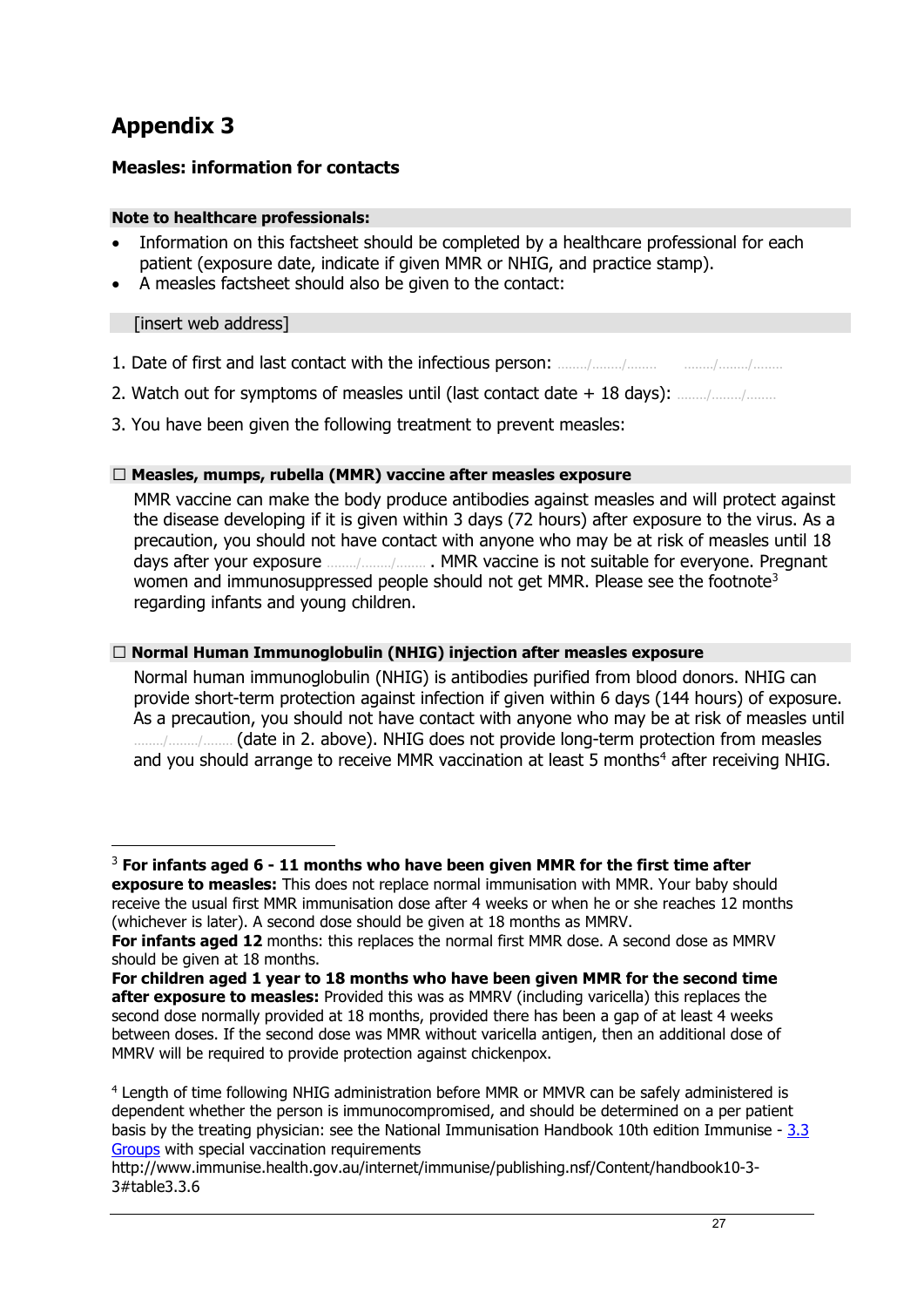#### **� No treatment after measles exposure**

If exposure to measles occurred more than 6 days ago, the above treatments are not effective. You should be on the lookout for symptoms. As a precaution, you should not have contact with anyone who may be at risk of measles until ......../......../......... (date in #2 above).

#### **General information for contacts**

#### **What is a measles contact?**

'Contacts' are people who shared the same air as someone while they were infectious with measles (for example, being in the same room as someone with measles). If the infection is transferred and takes hold in contacts, these people go on to develop measles symptoms in 7 to 18 days after sharing the same air.

Many contacts will be immune to measles because of past measles infection or immunisation and will not get the disease. Other contacts who are susceptible may catch the virus and may then go on to spread the virus to others. It is sometimes possible to stop the infection in susceptible people – either by giving Measles, Mumps Rubella (MMR)-containing vaccine or by giving an injection of normal human immunoglobulin (NHIG).

#### **Who is at risk of measles infection?**

People are at risk of measles if they have been a contact of someone with measles and if they are susceptible to measles. People who are regarded as susceptible to measles include:

- People born during or since 1966 who have not had two doses of MMR-containing vaccine<sup>[5](#page-27-0)</sup>.
- Babies under the age of 12 months who have not received their first dose of MMR vaccine.
- Children over 18 months who have not received their second dose of MMR (or MMRV) vaccine
- Any people who have a weakened immune system (for example, people who are receiving chemotherapy or radiotherapy for cancer or people who take high-dose steroid medications) even if they have been fully immunised or have had past measles infection.

#### **What should contacts do?**

- Make sure they are up-to-date with measles vaccination.
- Read the measles fact sheet and look out for the symptoms of measles until the date on the front of this sheet (calculated as date of contact plus 18 days). The first symptoms of measles are general lethargy and fatigue, fever, runny nose, sore runny eyes and cough. The rash starts later.
- As a precaution, it is a good idea not to have contact with anyone who may be at risk until 18 days after your exposure.

#### **If you (or your child) develops symptoms of measles**

- Do not attend public places (such as work, school, early childhood education and care services or shopping centres) or use public transport.
- See a doctor, preferably your general practitioner, as soon as possible so a diagnosis can be confirmed. Take this fact sheet along.
- Call the surgery ahead to alert them of your symptoms and to allow them to make arrangements to assess you safely and without infecting other people. Ask to be given a mask and to be isolated so you don't spread the infection.
- Call the local public health unit.

<span id="page-27-0"></span> <sup>5</sup> People born before 1966 are likely to have had measles infection and are usually immune.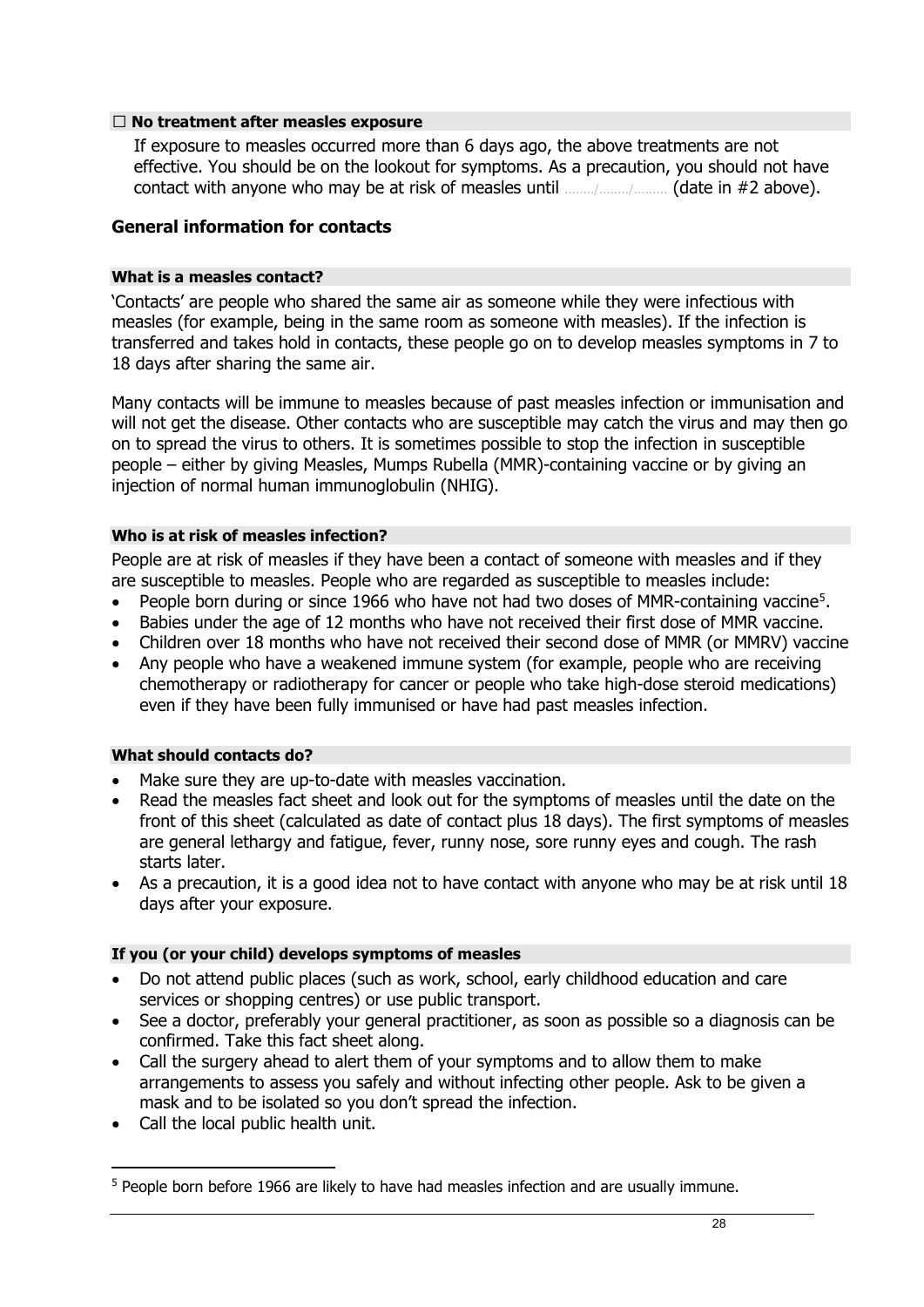## **Further information**

For more information please contact your doctor, local public health unit or community health centre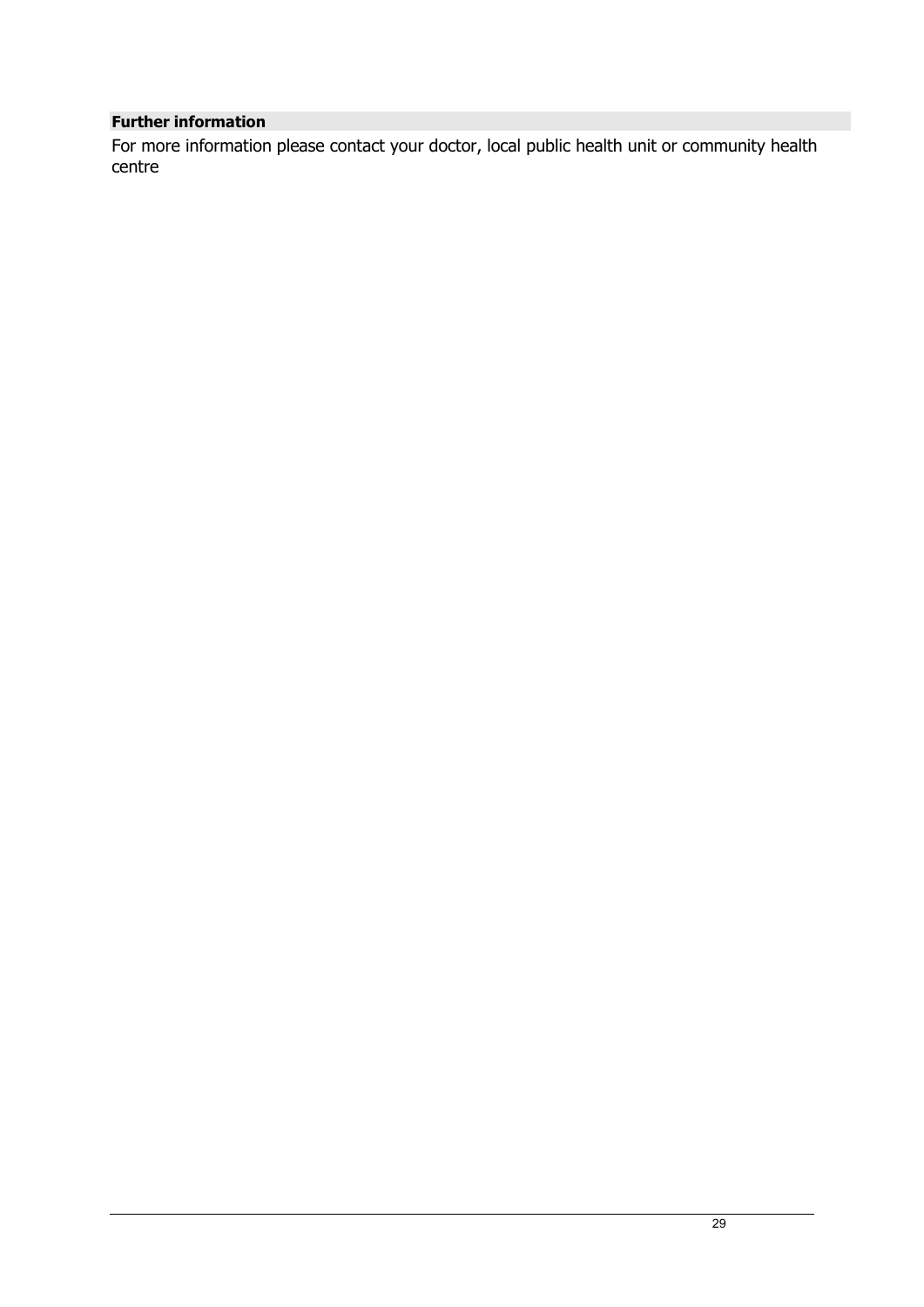# **Appendix 4**

## **Management plan for healthcare facilities**

When cases occur among staff or patients in healthcare facilities, the following procedures and principles should be included in management plans:

- Define and identify contacts potentially exposed in waiting areas, emergency department assessment areas, wards, radiology and other areas.
	- o Contacts could include patients; visitors and those accompanying patients; and staff, including medical, nursing, allied health, paramedical (ambulance), clerical, and other support workers such as orderlies and cleaners.
	- o Potential exposure includes those who shared a defined air-space (e.g. waiting area, assessment room, ward) at the same time as the case and people who entered or used that space for up to 30 minutes after the case left.
- Inform contacts and organise post-exposure prophylaxis where appropriate.
- Where large numbers of discharged patients and accompanying persons may have been exposed, such as in an emergency department waiting area, it may be necessary to attempt to prioritise the persons most likely to be susceptible and vulnerable to measles infection (e.g. on the basis of age and diagnosis/medical history) for attempts to make contact and provide information. In addition, it may be appropriate to issue a media alert in such circumstances, providing a general warning of the possibility of exposure for persons who were at the facility on a certain day.
- Consider using SMS, or social media alerts as an option for sending timely written advice.
- Keep infectious patients in respiratory isolation for 4 days after the appearance of the rash, and ensure that susceptible individuals do not enter any room for 30 minutes after an infectious case has used it. Susceptible people entering this room within the 30 minute period should be considered as contacts. Ensure that only staff who are immune provide direct care to infectious patients, and that cases are nursed with airborne precautions.(6) Vaccinate susceptible contacts (i.e. those who do not have documentation of having received 2 doses of a measles-containing vaccine) among patients and staff.
	- o Susceptible patients who are not vaccinated within 72 hours or do not receive NHIG within 144 hours (6 days) of first exposure, should be isolated while they remain in hospital until 18 days after the last exposure to the infectious case.
	- $\circ$  Susceptible staff who are not vaccinated within 72 hours or receive NHIG within 144 hours (6 days) of first exposure should be excluded from the facility or redeployed to duties not requiring direct patient care (for 18 days after the last exposure to the infectious case)
- Carrying out active surveillance for measles, where practical, among exposed inpatients, inpatients discharged before the diagnosis of the first case, staff, students, volunteers and visitors.
- Investigating staff members presenting with prodromal symptoms and ensuring that any infected person stays away from work until 4 days have elapsed after the onset of the rash (or until a measles diagnosis is excluded).
- Reviewing staff health records to ensure that all have documented immunity in line with current recommendations.